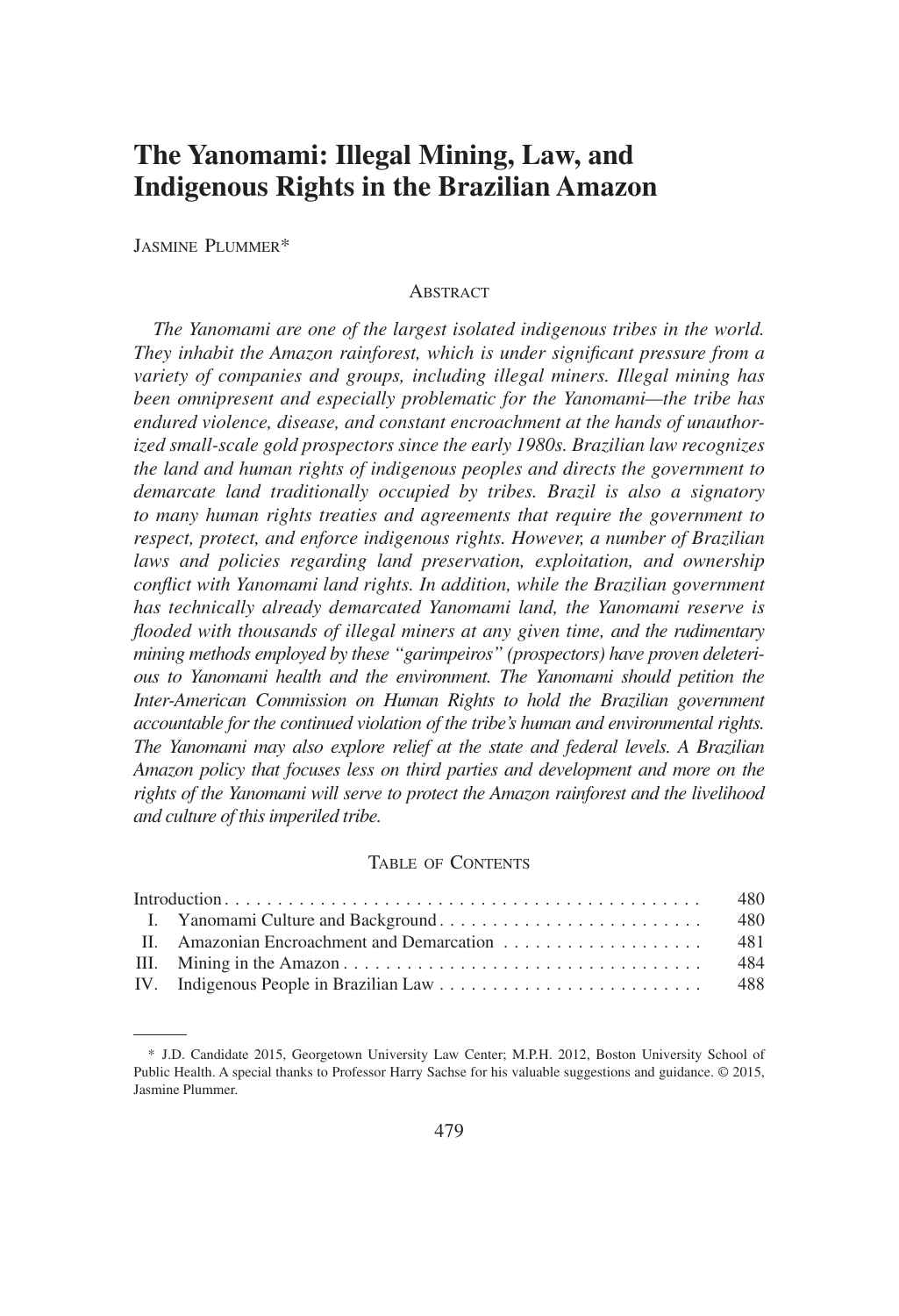|  | 490   |
|--|-------|
|  | - 492 |
|  | 494   |
|  | 495   |

#### **INTRODUCTION**

The Yanomami are one of the largest isolated indigenous tribes in the world.<sup>1</sup> Despite the fact that the Brazilian government demarcated Yanomami territory over twenty years ago, Yanomami land and culture in the Amazon rainforest are still under great pressure from illegal miners, mining companies, and farmers.<sup>2</sup> Although useful, the demarcation of land and creation of indigenous reserves directly conflicts with Brazil's mining, land use, and economic development laws and policies, which have long focused on expanding opportunities for businesses and "landless" families, rather than the preservation of indigenous cultures.<sup>3</sup> In addition to causing significant deforestation and environmental degradation, illegal mining on Yanomami land has led to social unrest, violence, and disease among the tribe.<sup>4</sup>

# I. YANOMAMI CULTURE AND BACKGROUND

The Yanomami live in the Amazon rainforest along the border between Venezuela and Brazil.<sup>5</sup> Their population is estimated to be approximately thirty-two thousand people, the majority of whom live in Brazil.<sup>6</sup> In Venezuela, the tribe lives in Alto Orinoco in the state of Amazonas, while the Brazilian Yanomami live in the states of Amazonas and Roraima.<sup>7</sup> Tribe members live in large communal houses called *shabonos*, reflecting their general approach to community: the Yanomami believe in equality, there are no chiefs, and tribal decisions are made by consensus.<sup>8</sup> The men in the tribe hunt, gather, and fish to

<sup>1.</sup> *See The Yanomami*, SURVIVAL INT'L, http://www.survivalinternational.org/tribes/yanomami (last visited Apr. 22, 2015).

<sup>2.</sup> Brian Gross & Shelly Tan, *The Yanomami: An isolated yet imperiled Amazon Tribe*, WASH. POST, July 25, 2014, http://www.washingtonpost.com/wp-srv/special/world/yanomami; *see also* SURVIVAL INT'L, *supra* note 1.

<sup>3.</sup> *See generally* DENNIS J. MAHAR, THE WORLD BANK, GOVERNMENT POLICIES AND DEFORESTATION IN BRAZIL'S AMAZON REGION (1989).

<sup>4.</sup> *See* SURVIVAL INT'L, *supra* note 1; Gross & Tan, *supra* note 2; Talita Bedinelli, *Illegal Gold-Mining Presents New Threat for Brazil's Isolated Tribes*, EL PAIS, Dec. 30, 2014, http://elpais.com/elpais/2014/12/30/ inenglish/1419951095\_909944.html.

<sup>5.</sup> *Id.*

<sup>6.</sup> *Id.*

<sup>7.</sup> *Demarcation—and then what? Brazil takes a step, but its commitment to protecting indigenous lands is not proven,* CULTURAL SURVIVAL, http://www.culturalsurvival.org/publications/cultural-survival-quarterly/brazil/ demarcation-and-then-what-brazil-takes-step-its-comm (last visited Apr. 22, 2015); *see also* Gross & Tan, *supra* note 2.

<sup>8.</sup> SURVIVAL INT'L, *supra* note 1.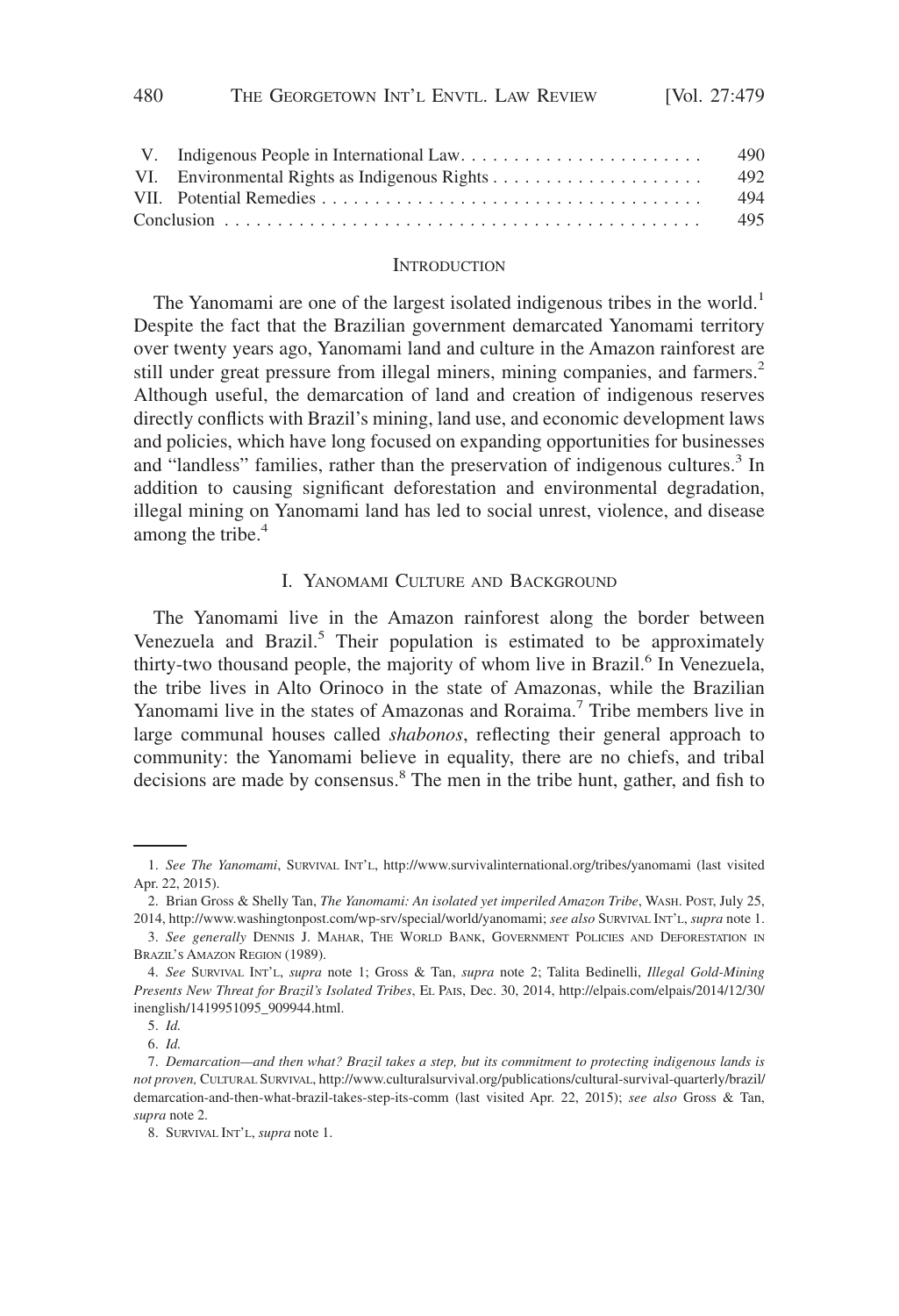provide sustenance for their families and communities.<sup>9</sup> The Yanomami are semi-nomadic and depend on soil regeneration and biodiversity.<sup>10</sup> In the Yanomami religion, the spirit world is connected to the present world through animals and the environment. $^{11}$  All creatures and elements of the forest have spirits. For example, Pico da Neblina, the highest mountain in Brazil, is one of the most sacred places in Yanomami religion: the Yanomami believe that the mountain is home to many of their guiding spirits.<sup>12</sup>

#### II. AMAZONIAN ENCROACHMENT AND DEMARCATION

Travelers, explorers, and governments have long treated the Amazon and its people solely as something to conquer.13 Unfortunately, governmental incursions into the Amazon have generally resulted in the destabilization—and sometimes complete destruction—of indigenous lands and cultures.<sup>14</sup> The first official Brazilian governmental interest in the Amazon's natural resources dates back to the 1800s, when the Portuguese discovered rubber in the Amazon, thus beginning an "Amazonian Rubber Boom."15 In the 1960s, Brazil's new military government instituted an Amazonian development period—providing incentives and subsidies for companies, industries, and individuals to settle, raise cattle, and mine in the Amazon.<sup>16</sup> In 1967, the Brazilian government created the National Indian Foundation ("FUNAI") in the interest of national security.<sup>17</sup> At the time, the authoritarian regime viewed the Amazon as vulnerable to foreign powers and aimed to integrate indigenous communities and land into Brazilian society and the economy.<sup>18</sup> While FUNAI now attempts to ensure respect for indigenous legal and constitutional rights, its authority and actions throughout the 1970s and 1980s reflected a pro-government and pro-business policy of indigenous "integrationism."<sup>19</sup>

Accordingly, the federal government began construction of Transamazônica, the Transamazon highway, in the early 1970s. The construction of the highway

16. *See id.* at 11.

<sup>9.</sup> *Id.*

<sup>10.</sup> Gale Goodwin Gomez, *Indigenous Rights and the Case of the Yanomami Indians in Brazil*, *in* THE HUMAN RIGHTS OF INDIGENOUS PEOPLES 185, 189 (Cynthia Price Cohen ed., 1998).

<sup>11.</sup> *See* SURVIVAL INT'L, *supra* note 1; *see also* Gross & Tan, *supra* note 2.

<sup>12.</sup> Gross & Tan, *supra* note 2.

<sup>13.</sup> *See generally* HORTENSIA RAIZA CABALLERO-ARIAS, ENGAGING IN POLITICS: YANOMAMI STRATEGIES IN THE FACE OF VENEZUELA'S NATIONAL FRONTIER EXPANSION 168 (2003).

<sup>14.</sup> *See generally* David E. Toohey, *Indigenous Peoples, Environmental Groups, Networks and the Political Economy of Rainforest Destruction in Brazil*, 17 INT'L J. OF PEACE STUDIES 73, 74 (2012); *see also* SURVIVAL INT'L, *supra* note 1.

<sup>15.</sup> MAHAR, *supra* note 3, at 10.

<sup>17.</sup> *See* Georgia Carvalho, *The Politics of Indigenous Land Rights*, 19 BRAZIL BULLETIN OF LATIN AMERICAN RESEARCH 461, 465-66 (2000).

<sup>18.</sup> *See id.*

<sup>19.</sup> *See id.; see also* SURVIVAL INT'L, *supra* note 1.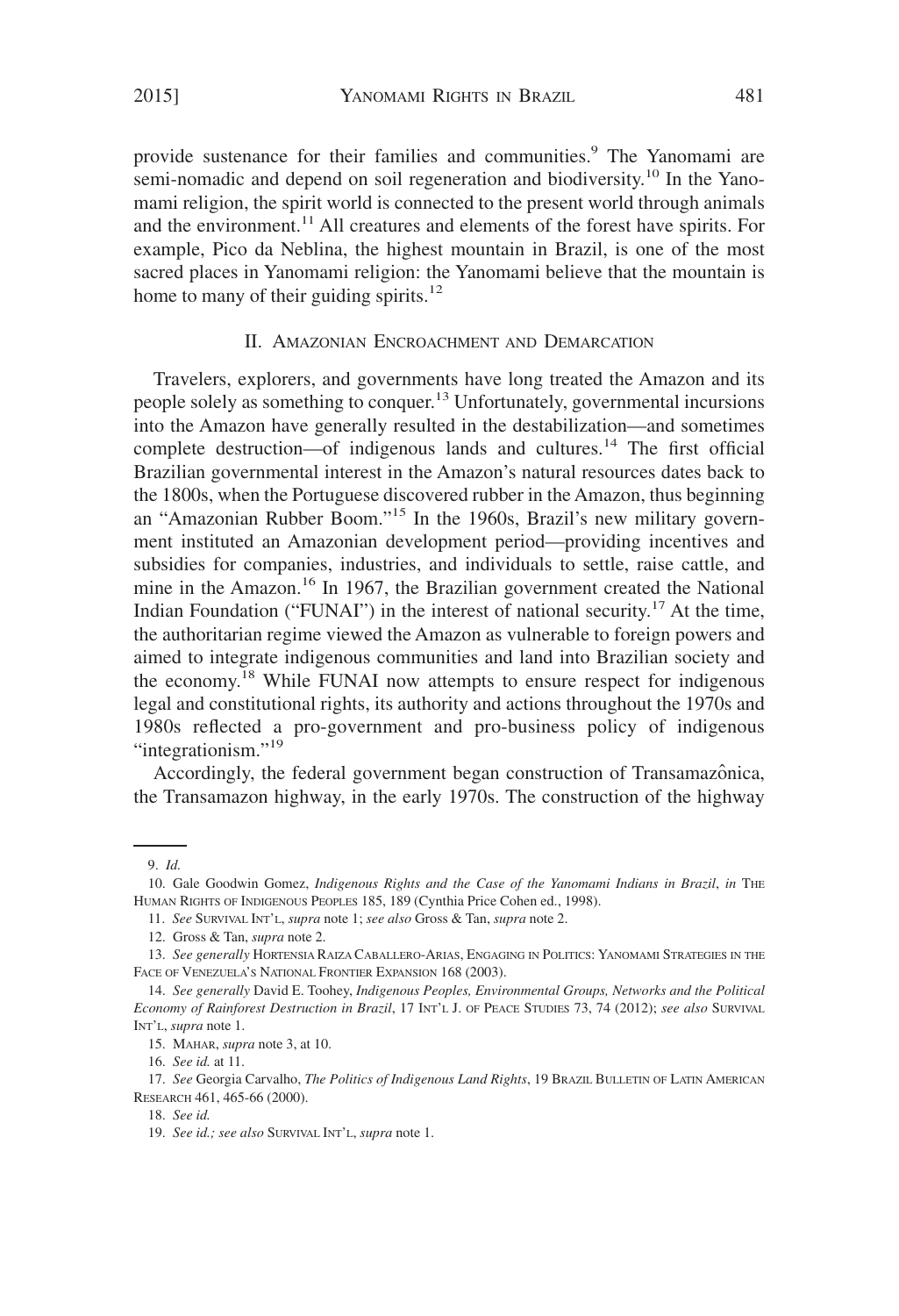was part of an effort to open the Amazon for development by creating a path for poor rural families in northeast Brazil to build more prosperous lives in the northwest.<sup>20</sup> As a part of these development goals, the military government formed a number of new agencies to focus exclusively on development and resettlement in and near the Amazon, including the Superintendency for the Development of Amazonia ("SUDAM") and the Bank of Amazonia.<sup>21</sup> The government also formed the National Institute for Colonization and Agrarian Reform, which committed a considerable amount of human and financial capital not only to the construction of the Transamazon highway, but also to a settlement program that moved poor, landless families in northeastern Brazil to villages and cities along the highway.<sup>22</sup> The government offered tax credits to corporations, subsidized rural lines of credit, and instituted settlement schemes in an attempt to bring businesses and families further west, inevitably into territory that was traditionally indigenous land.<sup>23</sup> Although the government did not reach its goal of resettling seventy thousand families along the highway—or ultimately complete the highway—the construction and associated development brought towns, roads, and people to parts of Brazil that were previously impassable.<sup>24</sup> All of this change led to environmental degradation and deforestation around the roads and highways.<sup>25</sup> Between 1978 and 2000, approximately sixty-five million hectares of Amazonian forest were lost.26

This unprecedented movement of people and businesses did not just affect unoccupied parts of the Amazon—the military governments of the 1970s and early 1980s deliberately opened indigenous lands for exploitation with no consideration of the needs or desires of indigenous people. Amazonian development at the time was shaped by various interests and sectors, but never by the indigenous Amazonian peoples.<sup>27</sup> During the 1970s in particular, mineral deposits were discovered throughout Yanomami territory.28 Up to forty-five thousand gold-miners invaded the territory in the 1980s, and in 1983, the government passed decree 88.988, "which effectively opened indigenous lands to mining

<sup>20.</sup> Nigel J.H. Smith, *Brazil's Transamazon Highway Settlement Scheme: Agrovilas, Agropoli, and Ruropoli*, 8 ASS'N OF AM. GEOGRAPHERS 129, 129 (1976).

<sup>21.</sup> MAHAR, *supra* note 3, at 11.

<sup>22.</sup> *Id.* at 26.

<sup>23.</sup> *See generally id.* at 13-25.

<sup>24.</sup> *Id.* at 26; Gross & Tan, *supra* note 2; *see also* Smith, *supra* note 20, at 130 (stating that the original goal was to settle 100,000 families along the highway by 1976).

<sup>25.</sup> *See* MAHAR, *supra* note 3, at 13.

<sup>26.</sup> Thierry Bonaudo et al., *The effects of Deforestation on Wildlife along the Transamazon Highway*, 51 Eur J. Wildl. Res. 199, 199 (2005).

<sup>27.</sup> Bruce Albert, *Indian Lands, Environmental Policy and Military Geopolitics in the Development of the Brazilian Amazon: The Case of the Yanomami*, 23 DEV.&CHANGE 35, 36 (1992); *see also* Carvalho, *supra* note 17, at 465.

<sup>28.</sup> *See* Case 7615, Inter-Am. C.H.R. Res. No. 12/85 (1985) [hereinafter Yanomami Case].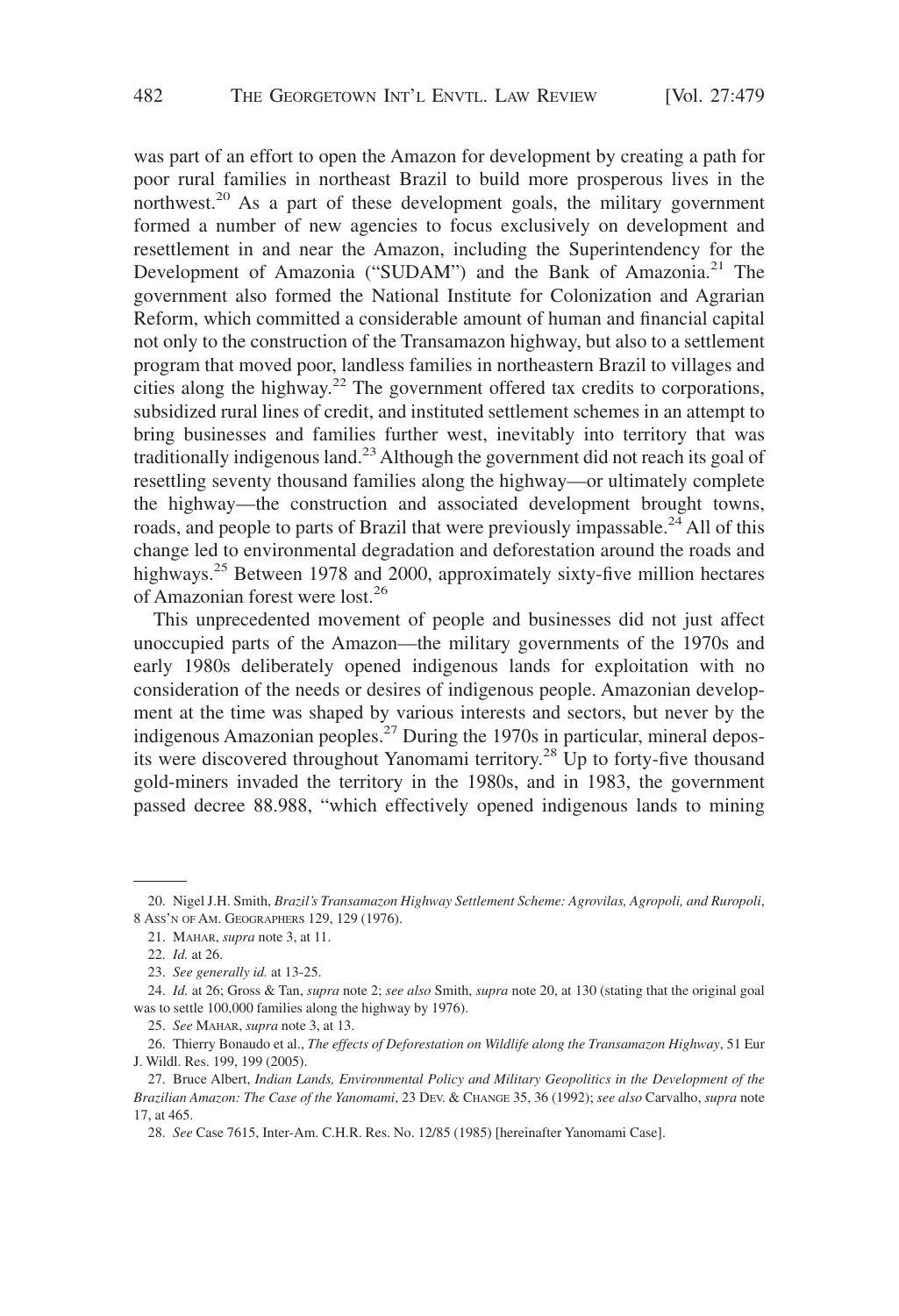companies, both state and private."<sup>29</sup> The influx of mining companies, *garimpeiros* (prospectors), and others resulted in violence and Yanomami deaths from tuberculosis, measles, and influenza epidemics.<sup>30</sup>

After years of land and health struggles as well as international pressure and Yanomami advocacy, Brazilian President Fernando Collor de Mello authorized the demarcation of Yanomami land in November 1991, although the official demarcation did not take place until early 1992 due to widespread lobbying and political opposition to the creation of a large, continuous Yanomami reserve.<sup>31</sup> The demarcation, at least in law, set aside over eight million hectares of land for the Yanomami.<sup>32</sup> Yet in reality, the demarcation was somewhat futile.<sup>33</sup> "The allotment of public forests to local communities is carried out through the identification of areas occupied by traditional populations, such as indigenous communities[.]"<sup>34</sup> It involves physically "clearing a strip through the forest and placing markers two hundred yards apart along the entire perimeter, including riverbeds."<sup>35</sup> However, demarcating land and placing warning signs does not protect indigenous territory from invasions or intruders, especially in the Amazon, which is characterized by thick forests, mountains, and rivers.<sup>36</sup>

The demarcation of Yanomami land resulted in a number of separate and disjointed areas enclosed within two of Brazil's National Forests and one National Park.<sup>37</sup> Thus the area officially designated as "Yanomami Land" is legally a mixture of national land and Indian land, creating a situation in which the Yanomami traditional lands are subject to constant encroachment and a lack of governmental protection.<sup>38</sup> Despite noble intentions, demarcation has proved somewhat flawed in practice. For instance, the 1988 Brazilian Constitution recognized the government's duty to demarcate and protect indigenous peoples' "traditionally occupied" lands, but between 1987 and 1990, 23.5 million acres of Yanomami traditional land were divided

- 32. *See* Albert, *supra* note 27, at 41.
- 33. *See id.*

<sup>29.</sup> *See* SURVIVAL INT'L, *supra* note 1; INTER-AM. COMM'N ON HUMAN RIGHTS, *The Yanomami: The Fragility of Their Culture and Conditions For Physical and Cultural Survival*, *in* REPORT ON THE SITUATION OF HUMAN RIGHTS IN BRAZIL, (Org of Am. States), *available at* http://www.cidh.org/countryrep/brazil-eng/chaper%206- 1.htm; Carvalho, *supra* note 17, at 466.

<sup>30.</sup> Yanomami Case, *supra* note 28; *see* Gross & Tan, *supra* note 2.

<sup>31.</sup> CULTURAL SURVIVAL, *supra* note 7; Gomez, *supra* note 10, at 192; Albert s*upra* note 27, at 62.

<sup>34.</sup> INT'L TROPICAL TIMBER ORG., STATUS OF TROPICAL RAINFOREST MANAGEMENT 2011 BRAZIL 280 (2012) *available at* http://www.itto.int/direct/topics/topics\_pdf\_download/topics\_id-2651&no-0&file\_ext- Brazil+profile.pdf.

<sup>35.</sup> CULTURAL SURVIVAL, *supra* note 7.

<sup>36.</sup> *Id.*

<sup>37.</sup> *See* Albert, *supra* note 27, at 41.

<sup>38.</sup> *Id.*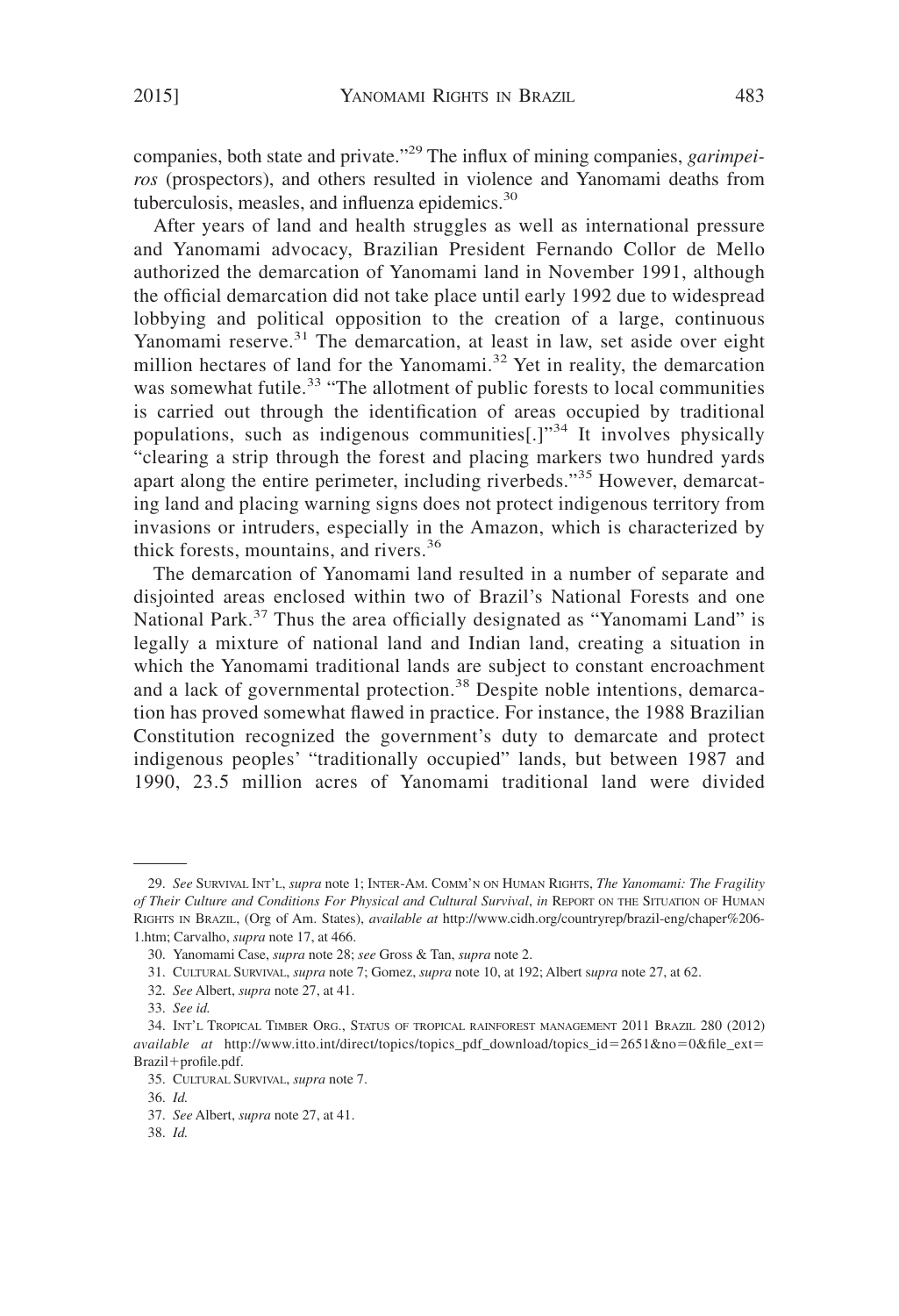into nineteen isolated areas and reduced by  $70\%$ <sup>39</sup> "Two thirds of the original" territory was opened up to mining exploitation—especially gold."<sup>40</sup>

While demarcation resulted in the expulsion of thousands of miners, an estimated eleven thousand *garimpeiros* were again working illegally in Yanomami territory by 1993.41Between June and July of 2003, a group of these Brazilian *garimpeiros* crossed the Brazilian border into the Haximu territory of Venezuela, where they murdered sixteen Yanomami, including men, women, and children.<sup>42</sup> The Inter-American Commission on Human Rights ("IACHR") recognized the massacre as an act of genocide, and five of the seven defendants were convicted in the Brazilian criminal justice system.<sup>43</sup> The "Haximu massacre" gained international recognition, but it was just one of many acts of violence against the Yanomami following the gold rush of the 1980s.<sup>44</sup> Yanomami land has been subjected to constant unauthorized encroachment over the past forty years, and the Yanomami are still fighting for the recognition of their human and land rights in the Amazon.<sup>45</sup>

#### III. MINING IN THE AMAZON

There are great deposits of nickel, bauxite, manganese, iron ore, and gold throughout the Amazon, but the discovery and subsequent mining of these minerals have proven time and again to have negative effects on the environment and nearby indigenous communities.<sup>46</sup> A mining company or cooperative's ability to mine a certain area may be limited based on the size or type of cooperative, the size of the mining area, and whether the cooperative intends to mine on federally protected land.<sup>47</sup> Yet even federally protected land in Brazil is subject to an overlapping and sometimes conflicting patchwork of laws relating to natural resource exploitability. For example, approximately ten million hectares of indigenous land are classified as federally protected areas on which

45. *See* Gross & Tan, *supra* note 2.

46. World Wildlife Fund, *Amazon Mining: Extracting valuable minerals and a Pandora's Box of Problems,* http://wwf.panda.org/what\_we\_do/where\_we\_work/amazon/problems/other\_threats/amazon\_mining/ (last visited Apr. 22, 2015); *see also* Carvalho, *supra* note 17, at 466.

<sup>39.</sup> INTER-AM. COMM'N ON HUMAN RIGHTS, *supra* note 29; *see also* C.F. art. 231 (Braz.).

<sup>40.</sup> INTER-AM. COMM'N ON HUMAN RIGHTS *supra* note 29*.*

<sup>41.</sup> *See* SURVIVAL INT'L, *supra* note 1; Gomez, *supra* note 10, at 192.

<sup>42.</sup> INTER-AM. COMM'N ON HUMAN RIGHTS, Petition 11.745. Rep. No. 88/11 (2011) at 1.

<sup>43.</sup> *Id.* at 2. In 2011, the IACHR decided to archive the Yanomami petition, which alleged "negligence and omission on the part of the Brazilian Government in the massacre of 16 indigenous Yanomami . . . ." The Commission found that Brazil had reached final decisions and thoroughly prosecuted at least five of the *garimpeiros*. *Id* at 1.

<sup>44.</sup> *See* INTER-AM. COMM'N ON HUMAN RIGHTS, *supra* note 29; *see also* Gross & Tan, *supra* note 2.

<sup>47.</sup> *See generally* INT'L TROPICAL TIMBER ORG., *supra* note 34, at 274-75; Simone Bauch et al*., Forest Policy Reform in Brazil*, 107 J. FORESTRY 132, 134 (April/May 2009); *A mineracao em unidades da conservacao. Como nao compremeter oportuidades futuras? Entrevista especial com Joice Ferreira,* AMAZONIA (Nov. 18, 2014), http://amazonia.org.br/2014/11/page/15/; Maria Laura Barretto*, Legal Issues Related to Garimpos in Brazil*, *in* MERCURY IN THE TAPAJOS BASIN 111, 111 (Robert C. Villas-Boas, Christian Beinhoff, Alberto Rogerio da Silva eds., 2001).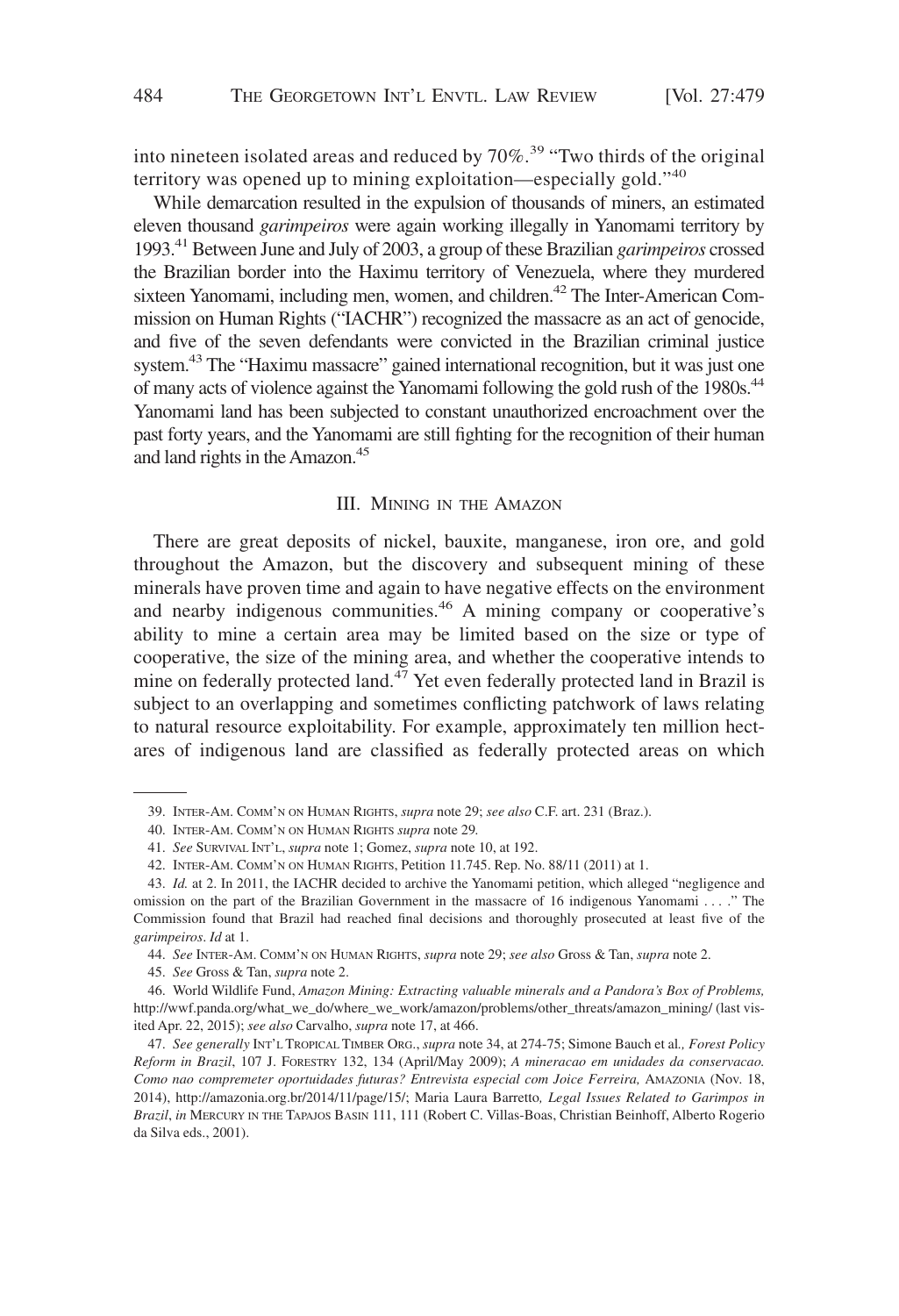sustainable development is permitted.<sup>48</sup> Brazil recognizes four protected land statuses: federal and state conservation units ("SNUC"), indigenous lands, legal reserves and permanent preservation areas, and "'other public forests' protected by law."49 The SNUC is further divided into two groups: units of integral protection and sustainable use units.<sup>50</sup> By law, there is no "consumption, collection, damage, or destruction of natural resources" within units of integral protection; however, sustainable development is allowed in sustainable use units and the legal reserves.<sup>51</sup>

Indigenous lands may be classified as (1) reserves; (2) parks; (3) agricultural colonies; or (4) federal territory, all of which receive differing levels of federal assistance and oversight.<sup>52</sup> Indigenous agricultural colonies, for example, have a mixture of indigenous and non-indigenous peoples and agricultural (farming and livestock) programs administered by  $FUNAI<sub>2</sub>$ <sup>53</sup> Mining and other exploitation of indigenous land is technically only permitted with "the authorization of the National Congress, after hearing from the communities involved . . . . "<sup>54</sup> Legal reserves are privately owned property that must be "maintained under native vegetation,"<sup>55</sup> and private landowners of legal reserves in the Amazon are obligated to keep 80% of their land in its natural state; the land may only be altered after a forest management plan has been drafted and approved by a state or federal environmental agency.<sup>56</sup> Outside of the protected lands, approximately 24% of the Amazon is designated as private landholdings with another 25% designated as "unclaimed public lands" that have yet to be fully inventoried by the government but could likely be classified as traditional indigenous land.<sup>57</sup>

Considering the existence of these various protected land statuses, it would seem that mining and other exploitative activities in the Amazon would be minimal; as of 2000, only 2% of the Brazilian Amazon had been legally allocated for mining.<sup>58</sup> But in 2012, a new bill was proposed to amend the SNUC system to

<sup>48.</sup> Bauch et al*.*, *supra* note 47, at 134.

<sup>49.</sup> *See* INT'L TROPICAL TIMBER ORG., *supra* note 34, at 274-75.

<sup>50.</sup> *Id.* at 275.

<sup>51.</sup> *Id*. Different kinds and degrees of environmental exploitation, such as logging, are allowed within sustainable use areas; the protection of biodiversity is a secondary objective. PAULO BARRETTO ET AL., HUMAN PRESSURE ON THE BRAZILIAN AMAZON RAINFORESTS 71 app. 1 (Greg Mock ed., 2006).

<sup>52.</sup> *See* SILVANE PAIXAO ET AL., MODELING BRAZILIAN INDIGENOUS TRIBES LAND RIGHTS WITH ISO 19152 LADM 133, 143 (2013), *available at* https://www.fig.net/news/news\_2013/ladm2013/11.pdf.

<sup>53.</sup> *Id.*

<sup>54.</sup> C.F. art. 231 (Braz.).

<sup>55.</sup> INT'L TROPICAL TIMBER ORG., *supra* note 34, at 275.

<sup>56.</sup> *See id.*; Bernardo Mueller & Lee J. Alston*, Legal Reserve Requirements in Brazilian Forests: Path Dependent Evolution of De Facto Legislation*, 2007 ASSOCIACÃO NACIONAL DOS CENTROS DE PÓS-GRADUACÃO EM ECONOMIA 1, 1, *available at* http://www.anpec.org.br/encontro2007/artigos/A07A147.pdf.

<sup>57.</sup> A Verissimo & M. Lentini, *The Brazilian Amazon*, FORESTS AND FORESTRY IN THE AMERICAS: AN ENCYCLOPEDIA, http://www.encyclopediaofforestry.org/index.php/Brazil02 (last updated Aug. 22, 2007).

<sup>58.</sup> BARRETTO ET AL., *supra* note 51, at 50.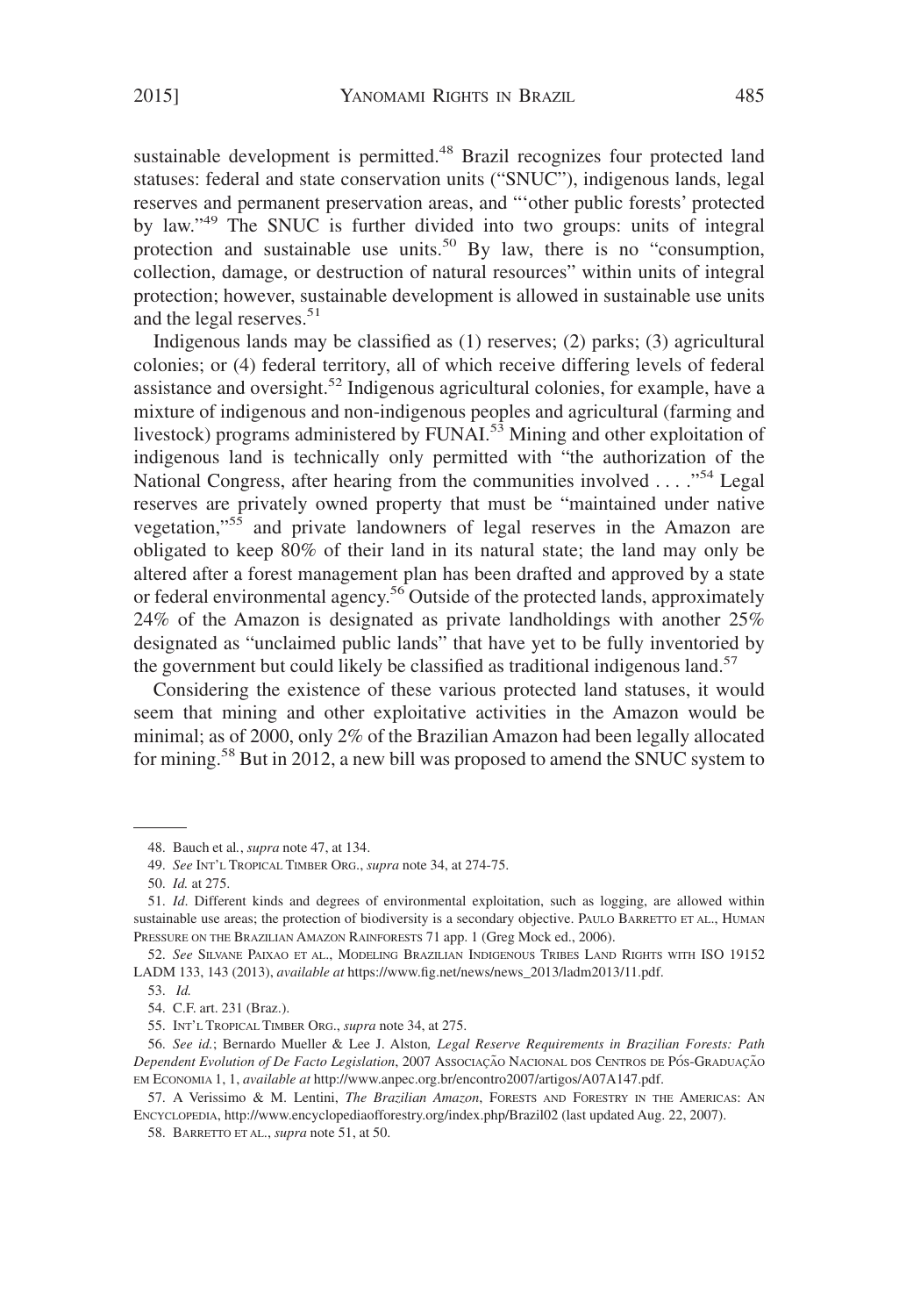allow for mineral exploration in 10% of currently protected areas.<sup>59</sup> In July 2014, there was a "new bill pending before Brazil's Chamber of Deputies" that would declare a public interest in allowing Indian reserves to be used for farming, mining, hydroelectric dams, and other uses.<sup>60</sup> As of November 2014, mining companies and others had registered an official interest in mining on land constituting approximately 30% of Yanomami territory.<sup>61</sup> FUNAI estimated "that at least 3,000 gold prospectors are searching for minerals in Yanomami lands, which cover a 9.6 million-square-hectare area—slightly larger than Portugal."<sup>62</sup>

*Garimpeiros* and mining companies generally have three different options when planning to mine in protected areas: (1) contract and negotiate directly with the indigenous inhabitants; (2) apply for a license, waiver, or concession from the state or federal government for the right to mine on otherwise protected territory; or (3) set up camps and illegally mine areas without government or tribal approval.<sup>63</sup>

Mining, especially illegal mining, has grave effects on the Amazonian environment and a particularly significant impact on the Yanomami, whose religious beliefs and subsistence are inextricably tied to the land.<sup>64</sup> In addition to stoking land conflicts, illegal mining has polluted important water sources and damaged aquatic life and the flow of rivers far downstream.<sup>65</sup> Illegal prospectors make liberal use of mercury during the gold amalgamation process, polluting water and sediment and perhaps contributing to mercury bioaccumulation in fish at and near mining sites.<sup>66</sup> There is also a direct correlation between the presence of *garimpeiros* and the incidence of malaria among the Yanomami.<sup>67</sup> *Garimpeiro* mining techniques have negative, long-lasting effects on the environment,

64. *See* Gross & Tan, *supra* note 2.

65. *See* Kitco News, *Illegal Gold Miners in Brazil Destroying Amazon, Indigenous Tribes at Risk*, FORBES (Sept. 10, 2014), http://www.forbes.com/sites/kitconews/2014/09/10/illegal-gold-miners-in-brazil-destroyingamazon-indigenous-tribes-at-risk/.

66. *See id*.; Gross & Tan, *supra* note 2; Dan Collyns, *Illegal Gold Mining Exposing Peru's Indigenous Tribes to Mercury Poisoning*, GUARDIAN (Sept. 9, 2014), http://www.theguardian.com/environment/2013/sep/09/peruamazon-indigenous-tribe-gold-mining. *But see* P.J. Lechler, et al., *Elevated mercury concentrations in soils, sediments, water and fish of the Madeira River basin, Brazilian Amazon: a function of natural enrichments*?, 260 SCI OF THE TOTAL ENV'T 87, 94 (2000) ("[I]t appears that mining may locally elevate Hg concentrations in river waters and sediment, but there is no evidence from this sampling campaign that regionally elevated Hg Levels in water, sediment, or fish of the Madeira River basin are derived from the downstream transport of Hg from mine sites.").

67. *See* Gomez, *supra* note 10 at 195; Alisson Flavio Barbieri & Diana Oya Sawyer, *Heterogeneity of malaria prevalence in alluvial gold mining areas in Northern Mato Grosso State*, *Brazil* 23 CAD. SAUDE PUBLICA 2878, 2880 (2007).

<sup>59.</sup> AMAZONIA, *supra* note 47.

<sup>60.</sup> Gross & Tan, *supra* note 2.

<sup>61.</sup> AMAZONIA, *supra* note 47.

<sup>62.</sup> Talita Bedinelli, *Illegal Gold-Mining Presents New Threat for Brazil's Isolated Tribes*, EL PAIS, Dec. 30, 2014, http://elpais.com/elpais/2014/12/30/inenglish/1419951095\_909944.html.

<sup>63.</sup> *See generally* MERCIO P. GOMES, THE INDIANS AND BRAZIL: THE INDIANS TODAY 177-78 (John W. Moon trans., Univ. Press of Fla., 3d ed. 2000).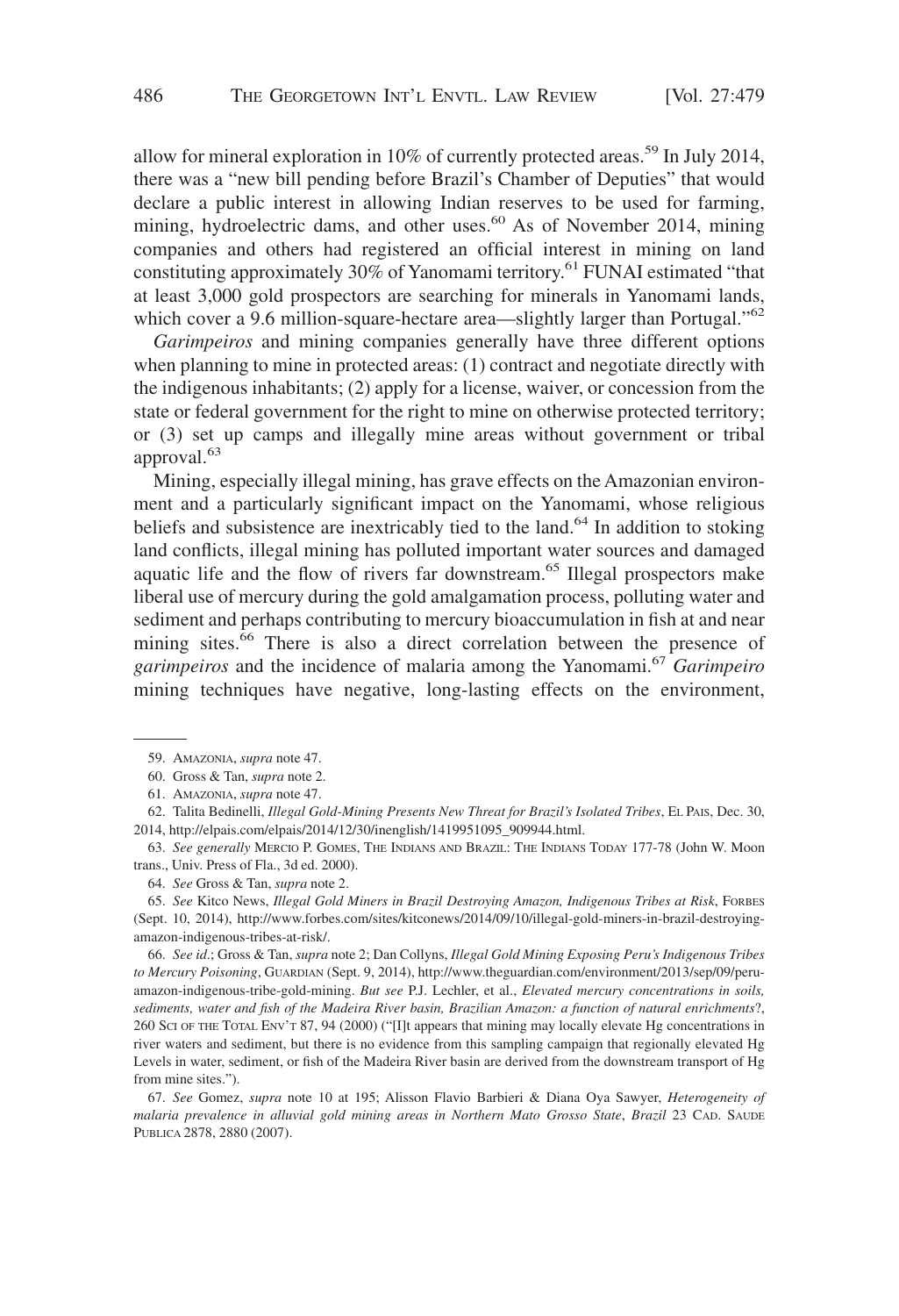including the creation of pools of still, shaded water, which are notorious mosquito vectors.

Despite the health and environmental effects of mining, Brazilian law has long recognized mining and favored *garimpeiros* and their cooperatives.<sup>68</sup> The Brazilian Constitution grants the federal government the power to establish areas and conditions for mining activities, including the right "to authorize, in Indian lands, the exploitation and use of hydric resources and the prospecting and mining of mineral resources."<sup>69</sup> The Constitution encourages mining cooperatives and establishes a process by which *garimpeiros* can secure mining permits.<sup>70</sup> *Garimpeiros* are legally limited to mining a maximum of fifty hectares for five years, and unlike actual mining operators, their permits do not require mineral prospecting studies before mining in a specified area.<sup>71</sup> As a result, it is entirely possible that a *garimpeiro* or a cooperative might begin mining in an area only to realize the area is not rich in minerals, at which point the *garimpeiro* or cooperative would simply move to another fifty-hectare area.<sup>72</sup>

The 1995 amendments to the Constitution further defined permissible mining and reiterated that mining in "Indian" land is not illegal as long as it is conducted "with authorization or concession by the Union, in the national interest . . . in the manner set forth by law[.]"<sup>73</sup> The Constitution further requires that "[t]hose who exploit mineral resources shall be required to restore the degraded environment," and states that "[t]he Brazilian Amazonian Rainforest, the Atlantic Rainforest . . . and the Coastal Zone are part of the national heritage and as such, their use shall be regulated so as to assure the preservation of the environment, including the use of natural resources, as set forth by law."74

The Brazilian Mining Code, in contrast, makes no reference to indigenous land, instead providing a process for exploration and exploitation, authorizations, concessions, and permits.<sup>75</sup> This is, at least in part, because the "mineral resources in the soil and subsoil belong to the Federal Union," and the purpose of

71. BARRETTO ET AL., *supra* note 51, at 114.

<sup>68.</sup> *See* Miguel Antonio Cedraz Nery, *Preface to* BRAZILIAN MINING CODE 5 (2008), *available at* http:// www.institutowilliamfreire.org.br/brazilian\_mining\_code.pdf; *see also* C.F. art. 174 (Braz.) § 3 ("The state shall favour the organization of the placer-mining activity in cooperatives, taking into account the protection of the environment and the social-economic furthering of the placer-miners."); C.F. art. 174 (Braz.) § 4 ("The cooperatives referred to in the preceding paragraph shall have priority in obtaining authorization or grant for prospecting and mining of placer resources and deposits in the areas where they are operating and in those established in accordance with article 21, XXV, as set forth by law.")

<sup>69.</sup> C.F. art. 49 (Braz.).

<sup>70.</sup> *See id*. art. 176.

<sup>72.</sup> *See id.*

<sup>73.</sup> C.F. art. 176 (Braz.).

<sup>74.</sup> *Id.* art. 225. See Ricardo Ribeiro Rodrigues et al., *Tropical Rain Forest Regeneration in an Area Degraded by Mining in Mato Grosso State, Brazil* 190 FOREST ECOLOGY & MGMT. 323-33 (2004), for a discussion of Amazon forest regeneration following degradation caused by mining.

<sup>75.</sup> *See generally* C.MIN (Brazilian Mining Code), *available at* http://www.institutowilliamfreire.org.br/ brazilian\_mining\_code.pdf.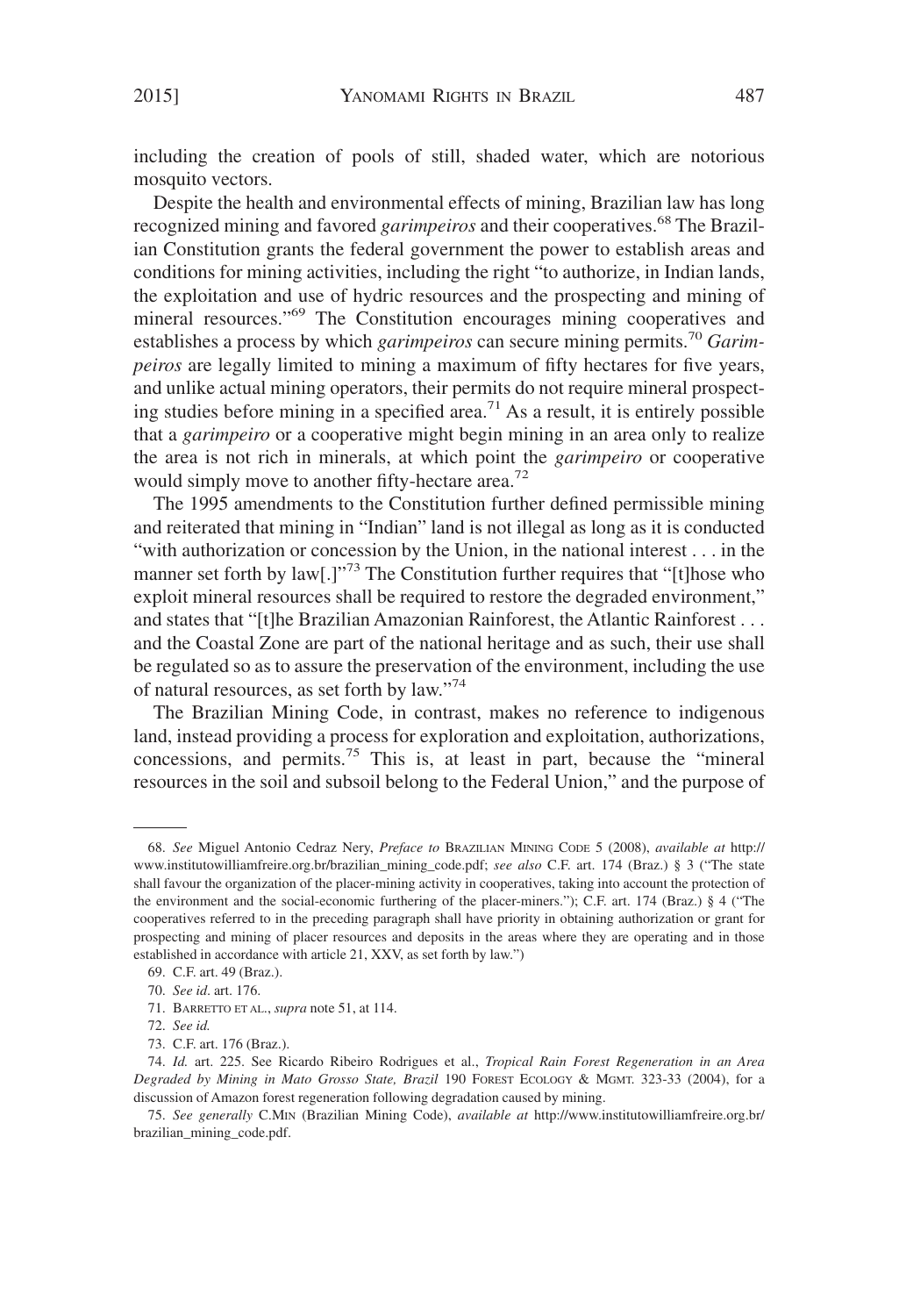the 1967 Mining Code was to address a "perceived need to encourage exploration and expand knowledge about the country's mineral resources," rather than protect indigenous land or the environment.<sup>76</sup> The Mining Code does, however, define "*garimpo*" mining as (1) "precarious mining methods"; (2) "mining in surface gold deposits"; and (3) "individual, self-employed labor."<sup>77</sup> The Constitution's mining provisions and the Mining Code are in conflict with not only the Constitution's indigenous rights provisions, but also the rights of indigenous peoples under international law.

## IV. INDIGENOUS PEOPLE IN BRAZILIAN LAW

Due to Eurocentric conceptualizations of "civilization" and the powerful economic and political interests that have always opposed the recognition of indigenous land rights, Brazilian law has generally failed to fully acknowledge the autonomy of indigenous populations.<sup>78</sup> Before the 1973 "Statute of the Indians" and the 1988 Brazilian Constitution, indigenous people were viewed as legal minors.79Although imperfect, the Statue of the Indians and the Constitution contained various provisions recognizing indigenous land and human rights, as well as the state's duty to protect indigenous culture, customs, land, and languages.<sup>80</sup> The Brazilian Constitution states that lands traditionally occupied by the "Indians" are the "property of the union" and the union has the exclusive power to legislate on issues affecting the Indian population.<sup>81</sup> Article 231 of the Constitution states that "[l]ands traditionally occupied by Indians are those on which they live on a permanent basis, those used for their productive activities, those indispensable to the preservation of the environmental resources necessary for their well-being and for their physical and cultural reproduction," and it gives Indians "exclusive usufruct of the riches of the soil, the rivers and the lakes" on this traditional land.<sup>82</sup>

The Statute of the Indians also contains numerous articles relating to the ownership, occupation, and exploitation of indigenous land.<sup>83</sup> Although the statute guaranteed various rights to indigenous peoples, it also complicated the land demarcation process. $84$  Article 2 of the statute guarantees the rights of indigenous people to "possess permanently the lands they occupy, recognizing to

<sup>76.</sup> *See* Nery, *supra* note 68, at 5-6.

<sup>77.</sup> Barbieri & Sawyer, *supra* note 67, at 2879.

<sup>78.</sup> *See* Carvalho, *supra* note 17, at 464.

<sup>79.</sup> *Id.*

<sup>80.</sup> C.F. arts. 215, 225 (Braz.) (chapter VIII of the Constitution is entitled "Indians").

<sup>81.</sup> *Id*. arts. 20, 22.

<sup>82.</sup> *Id.* art. 231. In other words, Indians may hunt, fish, and otherwise exploit the natural resources on traditional lands as long as the products of their activities are for their personal use. However, commercial purposes are regulated and restricted. *See* PAIXAO ET AL.*, supra* note 52, at 144.

<sup>83.</sup> *See generally* Carvalho, *supra* note 17, at 465.

<sup>84.</sup> *See id.*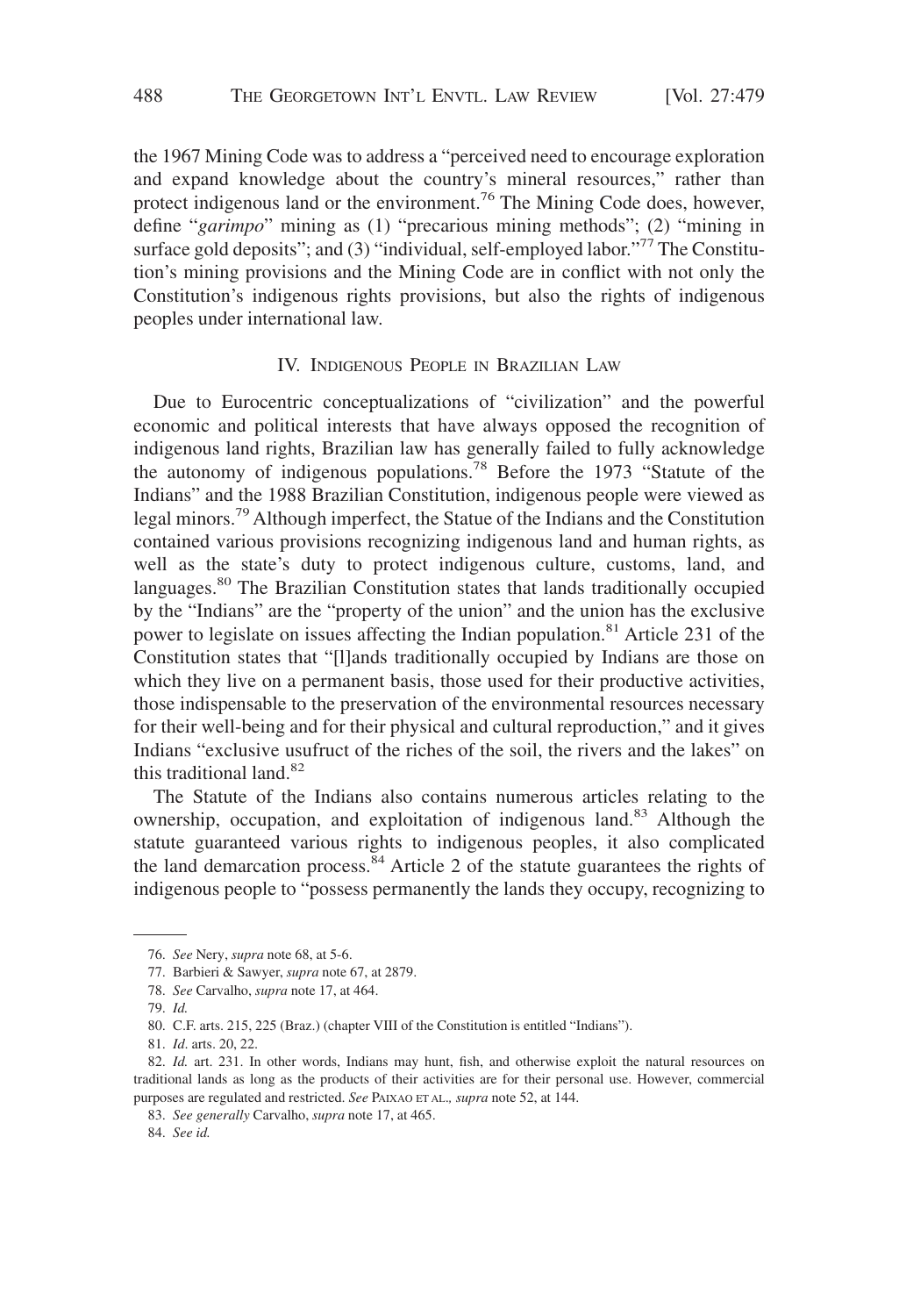them the right to the exclusive usufruct of the natural resources and all useful things therein existing."85 The Statute also only permitted exploitation of the subsoil under Indian lands in cases of "great national interest," defined as when there were "strategic minerals necessary for national security or development" involved.<sup>86</sup> The government has since passed a number of decrees implementing the Statute of the Indians, most of which have set the "administrative borders" of indigenous lands in the Amazon, although these borders still lack active protection and enforcement.<sup>87</sup>

In spite of these seemingly generous provisions, it has been hard if not impossible for the Yanomami and other Indians to gain official recognition of the full expanse of their traditionally-occupied lands.<sup>88</sup> Demarcation is a legal, political, politicized, and administrative process, and even when tribes win recognition of their territory, FUNAI and the federal and state governments fail to fully "protect and ensure respect for all of their property."89 In 1996, the Brazilian Congress enacted Executive Decree 1775, which established a formal appeals process for land declared or demarcated as indigenous territory.<sup>90</sup> The Decree grants great weight to the interests and opinions of third parties, and is just one of many factors contributing to the futility of Article 67 of the 1988 Constitution, which stated that Brazil would conclude the demarcation of all indigenous lands within five years. $91$ 

Demarcation is an ongoing process and a continuing source of violence and controversy.92 It is not just *garimpeiros* and mining companies that have opposed or disregarded the demarcation of indigenous territory—ranchers, farmers, logging companies, and rubber tappers have also disputed demarcation.<sup>93</sup> In a rare

<sup>85.</sup> *See* Yanomami Case, *supra* note 28, at 2 (citing 6.001 art. 2 de 1973, Estatuta do Indio [Statute of the Indians] de 19 Dec. 1973).

<sup>86.</sup> *See id*. at 5. *But see* Albert, *supra* note 27, at 38 (describing the Statute of the Indians as "discriminatory" in that it defined indigenous peoples as "relatively incapable" and gave the government the right to remove indigenous people from their lands "for reasons of national security or for the construction of public works"). The statute is outdated in many ways, and the Constitution of 1988 addressed some of its weaknesses in terms of language and the expropriation of indigenous lands. *See generally id.* at 39.

<sup>87.</sup> *See* FOOD & AGRIC. ORG. OF THE UNITED NATIONS, LEGISLATIVE DATABASE OF THE FAO LEGAL OFFICE, BRAZIL: ACT NO. 6001 ESTABLISHING THE NATIVE PEOPLE STATUTE, *available at* http://faolex.fao.org/cgi-bin/ faolex.exe?database-faolex&search\_type-query&table-result&query-ID:LEX-FAOC014188&format\_ name-ERALL&lang-eng (last visited March 4, 2015).

<sup>88.</sup> INTER-AM. COMM'N ON HUMAN RIGHTS, *supra* note 29.

<sup>89.</sup> C.F. art. 231 (Braz.). *See generally* Gross & Tan, *supra* note 2.

<sup>90.</sup> HUTCHINSON ET AL., DEMARCATION & REGISTRATION OF INDIGENOUS LANDS IN BRAZIL 14-15 (Dep't of Geodesy & Geomatics Eng'g, Tech. Report No. 238, Univ. of N.B., Fredericton, N.B., Can.,) (2006). The decree established a ninety-day window during which any interested parties could contest the legitimacy of demarcation. *See* Carvalho, *supra* note 17, at 473.

<sup>91.</sup> HUTCHINSON ET AL., *supra* note 90, at 15.

<sup>92.</sup> *See Brazilian Indians Clash outside Congress during protest of land demarcation bill*, ASSOCIATED PRESS, Dec. 16, 2014, *available at* http://www.foxnews.com/world/2014/12/16/brazilian-indians-clash-withpolice-outside-congress-during-protest-land/ (last visited Apr. 22, 2015).

<sup>93.</sup> *See generally* HUTCHINSON ET AL., *supra* note 90, at 22-29.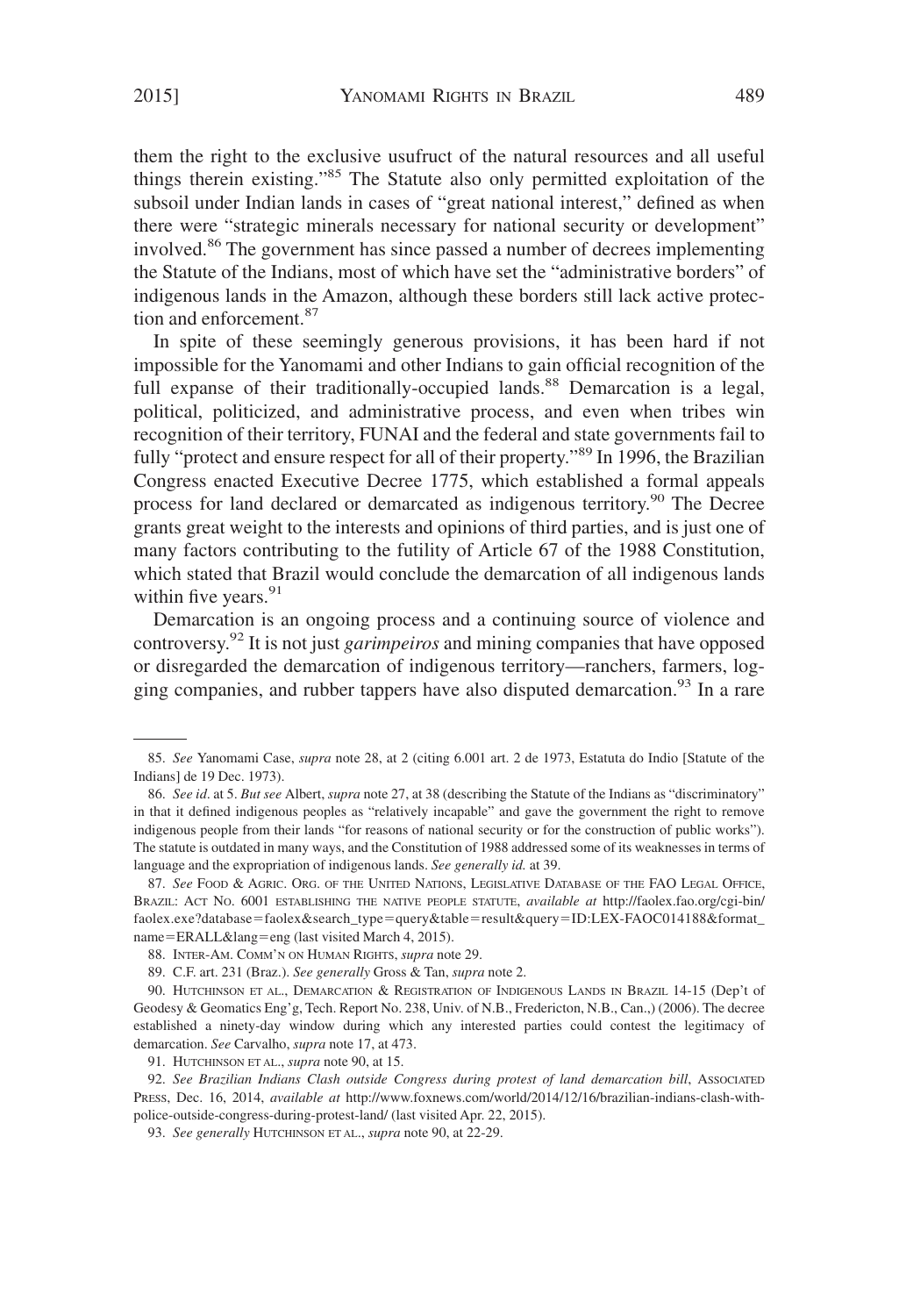legal victory, the Yanomami prevailed over farmers in a land rights claim filed in  $f$  federal court in Roraima in  $2001$ .<sup>94</sup> The court applied provisions of the Constitution to uphold government demarcation of Yanomami land on the basis of traditional occupancy, and it ruled against the farmers asserting claims over the land.<sup>95</sup> The presence of farmers and others living and working, arguably by right, in Yanomami reserves is the direct result of the National Institute for Colonization and Agrarian Reform and other development programs the federal government launched in the 1970s and 1980s.<sup>96</sup>

Another seemingly moot part of the Brazilian Constitution states that "mineral riches in Indian land may only be prospected and mined with the authorization of the National Congress, after hearing the communities involved, and the participation in the results of such mining shall be ensured to them, as set forth by law."<sup>97</sup> Yanomami experiences with *garimpeiros* and others completely contradict the efficacy or enforceability of this article of the Constitution.<sup>98</sup> The Yanomami have no means of actually vetoing the exploitative activities of *garimpeiros*, and the piecemeal demarcation of Yanomami territory practically invites incursion.<sup>99</sup>

## V. INDIGENOUS PEOPLE IN INTERNATIONAL LAW

Brazil's various obligations under international law place an onus on the government to better respect and protect the rights of indigenous people. The unabated illegal mining in the Amazon violates the Yanomami right to life because their lives, culture, and religion are inextricably linked to the Amazon and its natural resources.<sup>100</sup> The various legal land statuses in the Amazon, the legal support and sanction of mining within protected and indigenous areas, and the lack of active protection of lands designated as indigenous territory violate a number of international laws and agreements. Brazil has ratified International Labor Organization Convention 169 (Indigenous and Tribal Peoples Convention), as well as the UN Declaration on the Rights of Indigenous Peoples.<sup>101</sup> Brazil has acceded to the International Covenant for Economic Social and

<sup>94.</sup> S. James Anaya, *The Duty of States to Implement International Norms,* in INDIGENOUS PEOPLES IN INTERNATIONAL LAW 208 (Oxford Univ. Press, 2d ed. 2004).

<sup>95.</sup> *Id.*

<sup>96.</sup> *See* Boletim Yanomami, *Justica Federal em Roraima confirma carater indigena das terras do Ajarani Noticias,* n.20 (Sept. 21, 2001), http://ti.socioambiental.org/noticia/3426.

<sup>97.</sup> C.F. art. 231 (Braz.).

<sup>98.</sup> United Nations Declaration on the Rights of Indigenous Peoples, G.A. Res.61/295, U.N. DOC., A/RES/61/295 (Sept. 13, 2007).

<sup>99.</sup> *See* HUTCHINSON ET AL., *supra* note 90, at 32.

<sup>100.</sup> Gomez, *supra* note 10, at 187; UNITED NATIONS, *United Nations Bibliographic Information System*, http://unbisnet.un.org:8080/ipac20/ipac.jsp?profile=voting&index=.VM&term=ares61295 (last visited Apr. 22, 2015).

<sup>101.</sup> *See Ratification of C169—Indigenous and Tribal Peoples Convention, 1989 (no. 169)*, INT'L LABOR ORG., (Sept. 5, 1991), http://www.ilo.org/dyn/normlex/en/f?p=1000:11300:0::NO:11300:P11300 INSTRUMENT\_ID:312314.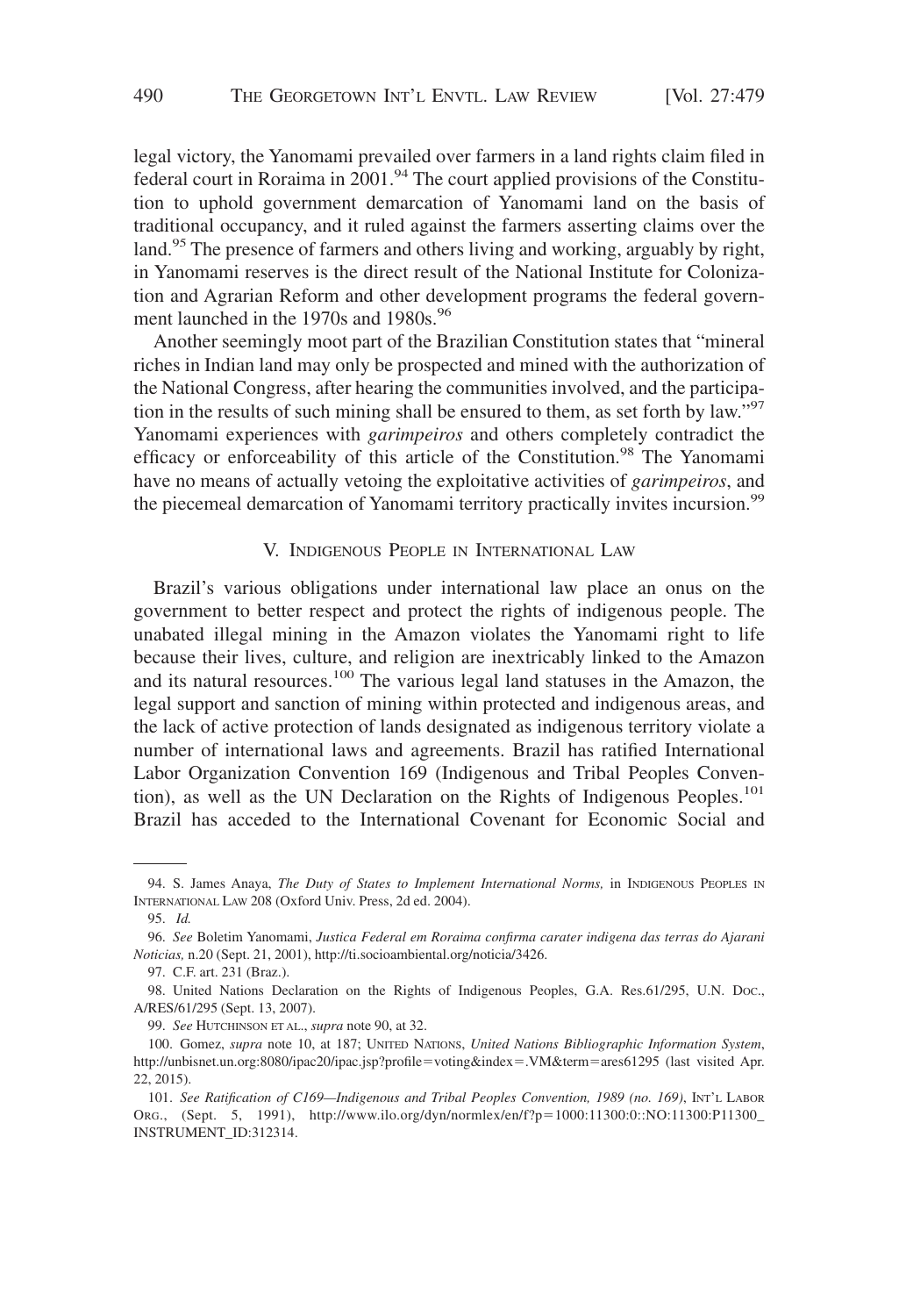Cultural Rights; the Additional Protocol to the American Convention on Human Rights in the Area of Economic, Social and Cultural Rights ("ESC Protocol"); and the International Covenant for Civil and Political Rights ("ICCPR").<sup>102</sup> In addition, Brazil voted in favor of the Universal Declaration of Human Rights and recognizes various human and indigenous rights in its Constitution.<sup>103</sup>

Long before the demarcation of Yanomami territory and the passage of the modern Brazilian Constitution, the Yanomami filed a petition against Brazil with the Inter-American Commission on Human Rights.<sup>104</sup> The Commission found that Brazil violated the American Declaration of the Rights and Duties of Man because of its treatment of the Yanomami and the de facto lack of recognition of their land rights.<sup>105</sup> The Yanomami claimed the

massive penetration of outsiders . . . had devastating physical and psychological consequences . . . it ha[d] caused the break-up of their age-old social organization; it ha[d] introduced prostitution among the women, something that was unknown; and it ha[d] resulted in many deaths caused by epidemics of influenza, tuberculosis, measles, venereal diseases and others.<sup>106</sup>

The Commission cited the Brazilian Constitution and the Statute of the Indians, which granted protection to "Indians' lands" even though the federal government had yet to properly demarcate them.<sup>107</sup> The Commission found that the violations of the American Declaration were grounded in (1) the construction of the transamazon highway through Yanomami territory; (2) the failure to demarcate Yanomami land; (3) the authorization of the exploitation of Yanomami land; (4) allowing the penetration of Yanomami territory without providing medical care to those who contracted contagious diseases; and (5) the general displacement of the Yanomami from their ancestral lands.<sup>108</sup>

The Commission then looked beyond the American Declaration to the ICCPR, which recognizes ethnic minorities' rights to special protection.<sup>109</sup> The Commis-

<sup>102.</sup> *Status on International Covenant on Economic, Social and Cultural Rights*, UNITED NATIONS TREATY CoLLECTION, https://treaties.un.org/pages/viewdetails.aspx?chapter=4&lang=en&mtdsg\_no=iv-3&src=treaty (Apr. 22, 2015); ORG. AM. STATES, DEP'T OF INT'L LAW, A-52: ADDITIONAL PROTOCOL TO THE AMERICAN CONVENTION ON HUMAN RIGHTS IN THE AREA OF ECONOMIC, SOCIAL, AND CULTURAL RIGHTS, SIGNATORIES AND RATIFICATIONS (1988), http://www.oas.org/juridico/english/sigs/a-52.html.

<sup>103.</sup> *Annex: Vote of the General Assembly to Adopt the Universal Declaration of Human Rights*, GRAND COUNSEL OF THE CREES, http://www.gcc.ca/pdf/INT000000019b.pdf (last visited Apr. 22, 2015); *see also* C.F. ch. I (Braz.) (entitled "Individual Collective Rights and Duties"); C.F. art. 6 (Braz.) (stating "Education, health, food, work, housing, leisure, security, social security, protection of motherhood and childhood, and assistance to the destitute are social rights, as set forth by this Constitution").

<sup>104.</sup> *See generally* Yanomami Case, *supra* note 28, at 8.

<sup>105.</sup> *Id.*

<sup>106.</sup> *Id.* at 3.

<sup>107.</sup> *Id.* at 4.

<sup>108.</sup> *Id.* at 5.

<sup>109.</sup> *Id.* at 6 (Article 27 of the ICCPR states: "In those States in which ethnic, religious, or linguistic minorities exist, persons belonging to such minorities shall not be denied the right in community with other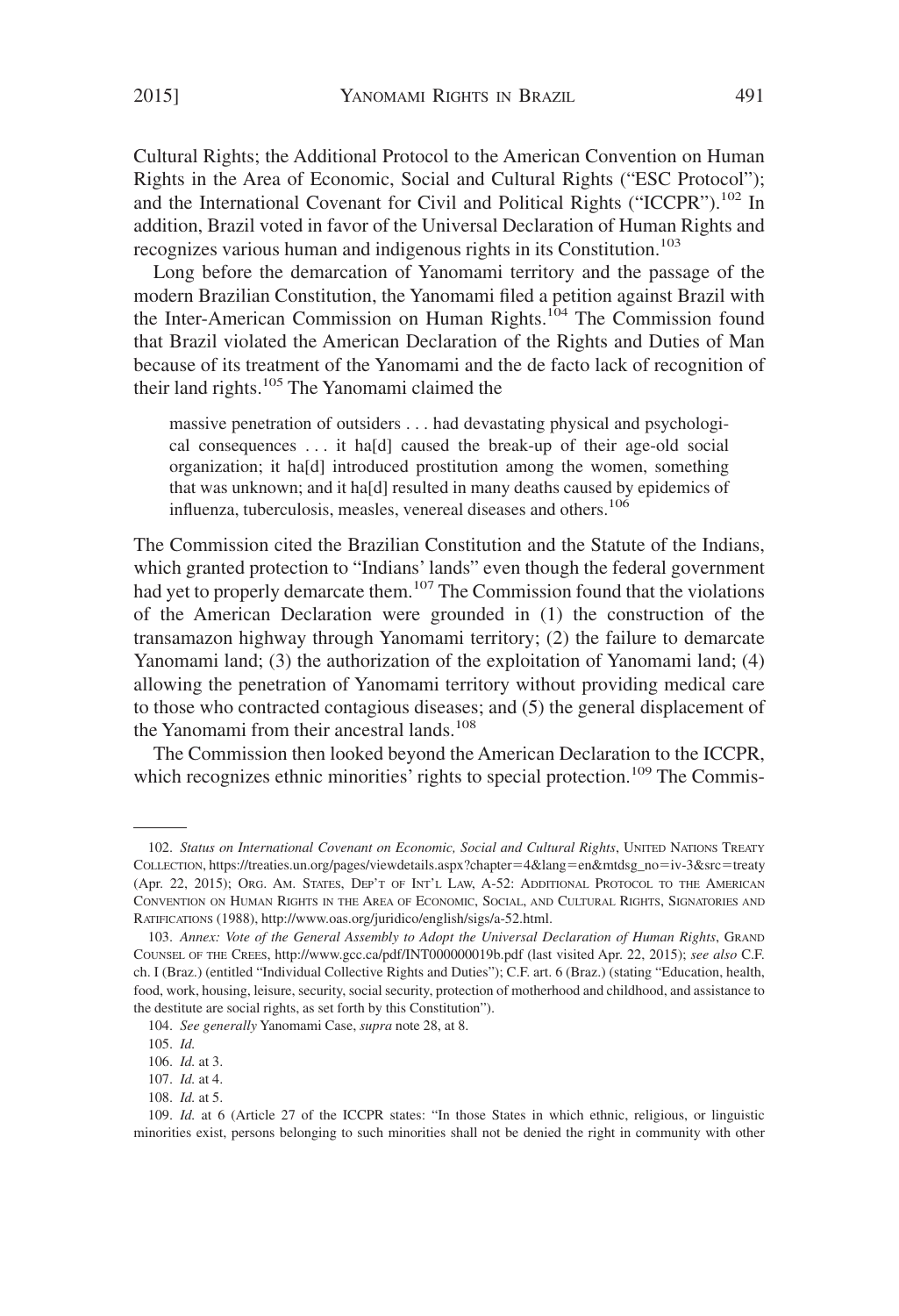sion found that Brazil failed to undertake timely and effective measures to protect the Yanomami from displacement, disease, and the violent acts of private individuals. The Commission declared that Brazil's lack of protective measures amounted to an infringement on the Yanomami's right to life, liberty, and personal security, as well as the rights to residence and movement, and health and well-being, in violation of Articles I, VIII, and XI, respectively.<sup>110</sup> The Commission recommended that the government take preventative and curative health measures to protect the Yanomami, and to consult them when designing educational, medical, and social integration programs.<sup>111</sup> Although the IACHR decided in favor of the Yanomami, the Brazilian government did not take measures to halt or reverse the environmental damage that had already occurred.<sup>112</sup>

## VI. ENVIRONMENTAL RIGHTS AS INDIGENOUS RIGHTS

The continuing presence of *garimpeiros* on indigenous land and the attendant health and environmental harms may provide cause for another IACHR petition; considering the 2001 Roraima federal court decision, the Yanomami might prevail in a domestic court as well. The Yanomami have yet to bring a case or petition based on an environmental rights theory, even though the right to a healthy environment is found in various international treaties and the Brazilian Constitution, which states that all people have a right to "an ecologically balanced environment, which is . . . essential to a healthy quality of life, and both the Government and the community shall have the duty to defend and preserve it for present and future generations."<sup>113</sup> In addition, the Amazon is "part of the national patrimony," and shall be used under conditions that ensure the preservation of its environment.<sup>114</sup> The Constitution also states that it is incumbent upon the government to protect flora and fauna; define territorial spaces and components to receive special protection; and control the production, techniques, or substances that present risks to life, quality of life, and the environment.<sup>115</sup> The Environment chapter of the Constitution also references mining, stating: "Those who exploit mineral resources shall be required to restore the degraded environment . . ."<sup>116</sup> Although this language would seem highly protective and applicable to Yanomami land, it is far from the reality on the ground in the Amazon.

The Yanomami can also find support for their environmental rights beyond the

116. *Id.*

members of their group, to enjoy their own culture, to profess and practice their own religion, or to use their own language.").

<sup>110.</sup> *Id.* at 8.

<sup>111.</sup> *Id.*

<sup>112.</sup> LINDA HAJJAR LEIB, HUMAN RIGHTS AND THE ENVIRONMENT: PHILOSOPHICAL, THEORETICAL AND LEGAL PERSPECTIVES 80 (2011).

<sup>113.</sup> C.F. art. 225 (Braz.).

<sup>114.</sup> *Id.*

<sup>115.</sup> *Id.*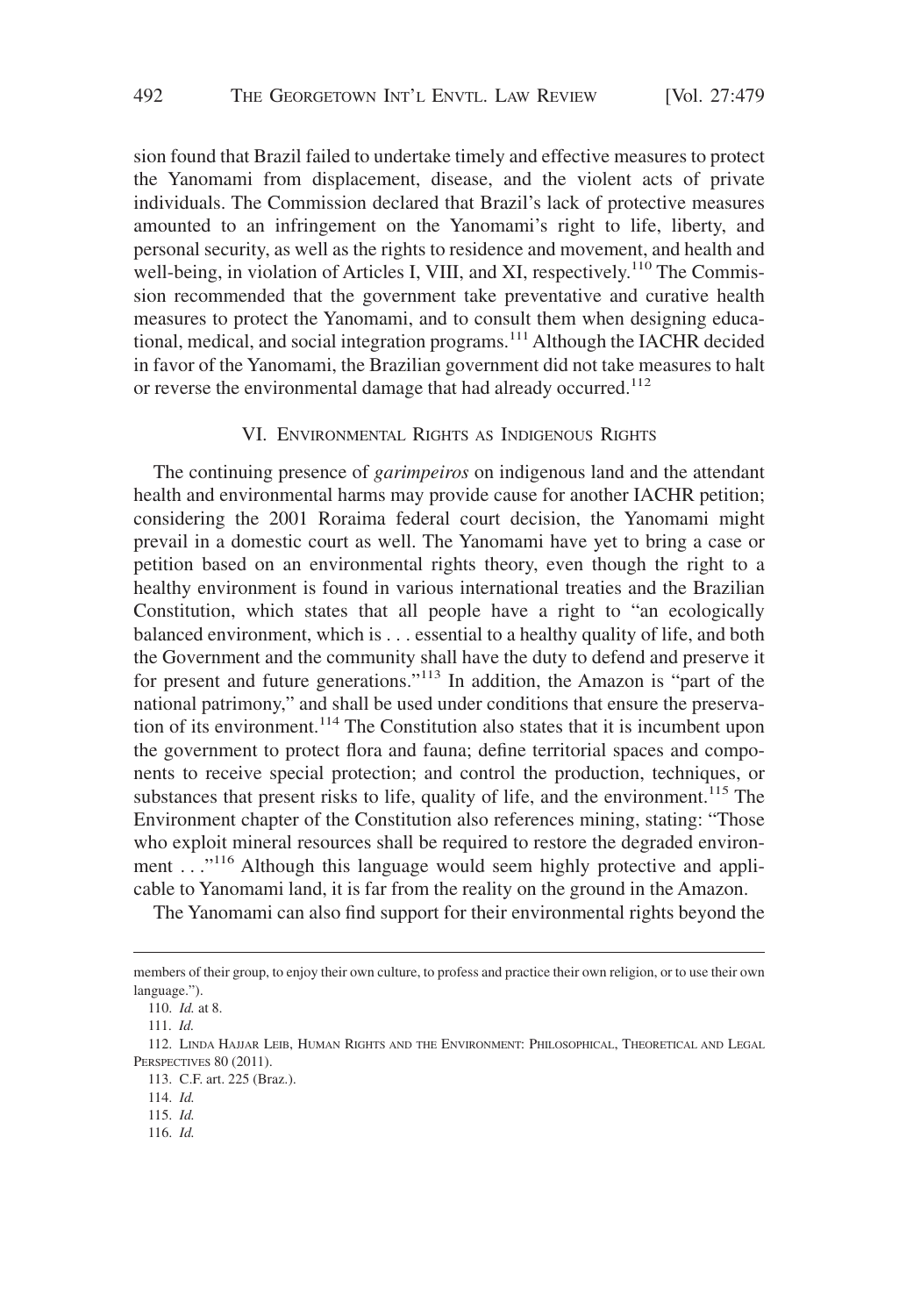Brazilian Constitution. The ESC Protocol states that "[e]veryone shall have the right to live in a healthy environment and to have access to basic public services."<sup>117</sup> The UN Human Rights Committee has interpreted ICCPR Article 27 to embrace the right to practice and maintain culture, recognizing that the protection of natural resources can ensure the survival and development of the indigenous peoples concerned.118 ILO Convention No. 169 requires states to take measures to safeguard the environment of indigenous peoples.<sup>119</sup> Article 7 of that same convention states that governments shall ensure they carry out studies of planned development activities "in cooperation with the peoples concerned to assess the social, spiritual, cultural and environmental impact."120 This Article is directly applicable to the Yanomami situation—the tribe has not been afforded the opportunity to "participate in the formulation, implementation, and evaluation of plans and programmes for national and regional development which may affect them directly[.]"121 But the government cannot include the Yanomami in decision making over mining it does not officially authorize.<sup>122</sup>

The UN Declaration on the Rights of Indigenous Peoples also contains many provisions linking human rights to environmental conditions.123 Article 29, for example, states: "Indigenous peoples have the right to the conservation and protection of the environment and the productive capacity of their lands or territories or resources. States shall establish and implement assistance programmes for indigenous peoples for such conservation and protection, without discrimination." While FUNAI and its programs would seem to qualify as an "assistance program" under Article 29, FUNAI's ability to advocate on behalf of indigenous people is limited by its relative lack of funding and political clout as compared to other governmental agencies.<sup>124</sup> Article 29 also requires that states "take effective measures to ensure that no storage or disposal of hazardous materials shall take place in the lands or territories of indigenous peoples without

<sup>117.</sup> Additional Protocol to the American Convention on Human Rights in the Area of Economic, Social, and Cultural Rights, art. 11, Nov. 11, 1988, O.A.S.T.S. No. 69.

<sup>118.</sup> Dinah Shelton, *The Environmental Jurisprudence of International Human Rights Tribunals*, *in* LINKING HUMAN RIGHTS AND THE ENVIRONMENT 1, 19-20 (Romina Picolotti & Jorge Dnaiel Taillant eds., 2003).

<sup>119.</sup> International Labour Organization [ILO] Convention concerning Indigenous and Tribal Peoples in Independent Countries, June 27, 1989, http://www.ilo.org/dyn/normlex/en/f?p-NORMLEXPUB: 12100:0::NO::P12100\_INSTRUMENT\_ID:312314.

<sup>120.</sup> *Id.*

<sup>121.</sup> *Id.*; *see also* Albert, *supra* note 27, at 43 ("By 1987, 37 per cent of the Yanomami territory had already been claimed: 27 permits and 363 applications for authorization to prospect for minerals had already been registered at the National Department of Mineral Production . . . .").

<sup>122.</sup> *See* BARRETTO ET AL., *supra* note 51, at 113.

<sup>123.</sup> United Nations Declaration of Rights of Indigenous Peoples, G.A. Res. 61/295, U.N. Doc A/61/L.67 (Sept. 13, 2007).

<sup>124.</sup> Stephen, Wright & Robin Schwartzman, *Toward A New Indian Policy in Brazil*, CULTURAL SURVIVAL (Mar. 1, 2015, 11:39 PM), http://www.culturalsurvival.org/ourpublications/csq/article/toward-a-new-indianpolicy-brazil.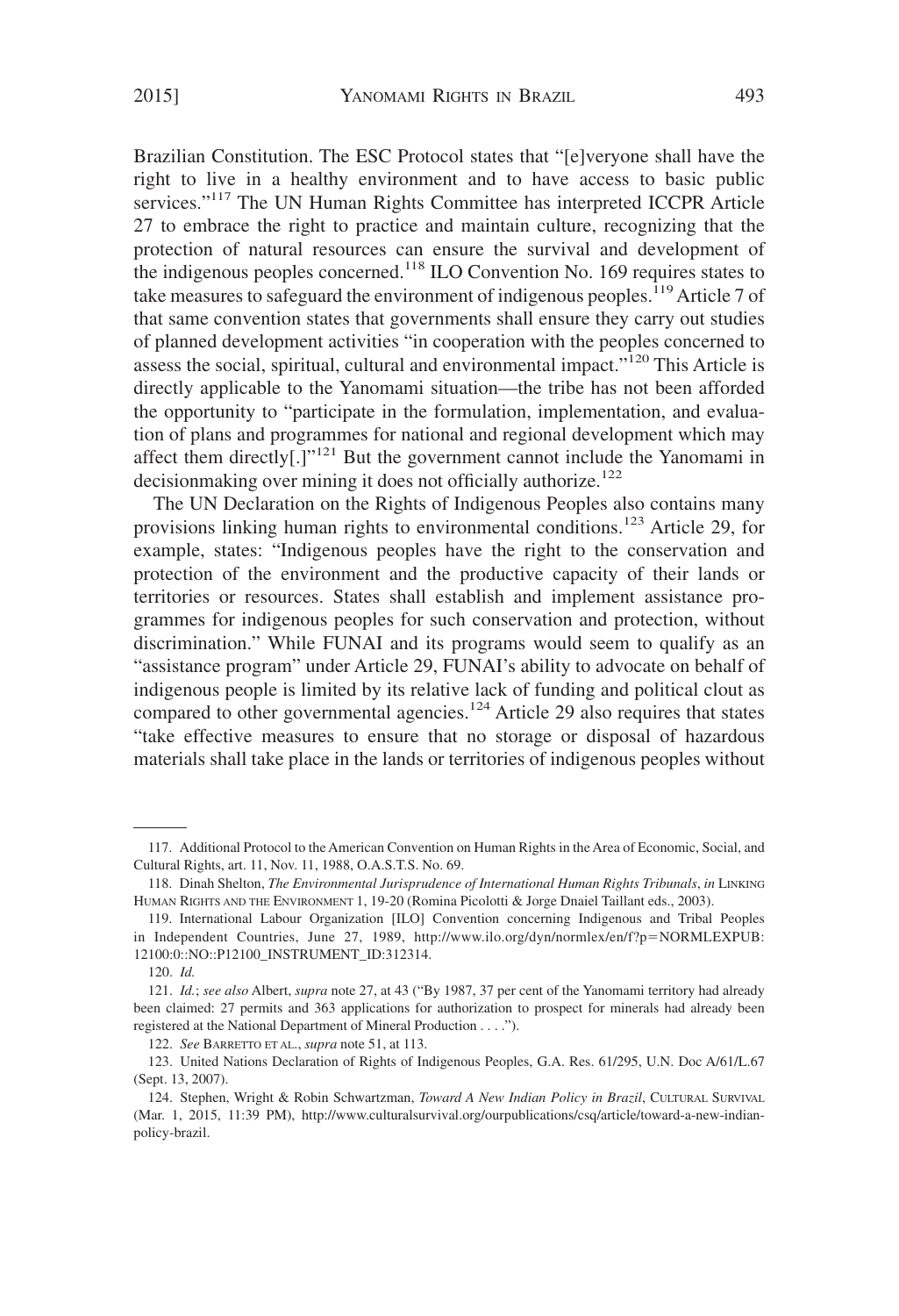their free, prior and informed consent."125 This provision applies to all of the leftover mercury found throughout the river basins and manmade reservoirs near *garimpeiro* mining sites.<sup>126</sup>

The Yanomami also have a claim based on Principle 22 of the Rio Declaration, which counsels states to "recognize and duly support" the identity, culture, and interests of indigenous people and "enable their effective participation in the achievement of sustainable development."<sup>127</sup> The Yanomami can also cite the Brazilian government's 2012 "Decision on Illegal Mining in theAmazon Basin" in a potential IACHR petition. This agreement among members of the Amazon Cooperation Treaty Organization ("ACTO") recognized the proliferation of illegal mining activity throughout the Amazon and its deleterious social and environmental effects.<sup>128</sup> The ministers of environment of Brazil, Bolivia, Colombia, Ecuador, Guyana, Peru, Suriname and Venezuela resolved to use ACTO to combine efforts to control illegal mining in the Amazon basin and form a specialized working group to define a common strategy and purpose.<sup>129</sup> As of 2014, ACTO had drafted a work plan that included multiple meetings of the "Illegal Mining Expert Group."130

# VII. POTENTIAL REMEDIES

Considering the continuing threats to Yanomami land and the lack of recognition of their environmental rights, tribal leaders and advocates should explore the possibility of petitioning the IACHR once again. The IACHR has said "governments must regulate industrial and other activities that potentially could result in environmental conditions so detrimental that they create risks to health or life," so it seems the Commission or the Court would be receptive to a health claim based on environmental degradation.<sup>131</sup> The IACHR has gone so far as to say, "[w]here the right to life . . . has been infringed upon by environmental contamination, the Government is obliged to respond with appropriate measures of investigation and redress."<sup>132</sup> The Maya tribe of Belize prevailed in a case of this

<sup>125.</sup> G.A. Res. 61/295, *supra* note 123, at Art. 29 ¶ 2.

<sup>126.</sup> Olaf Malm, *Gold Mining as a Source of Mercury Exposure in the Brazilian Amazon*, 77 ENVTL. RESEARCH 73, 73 (1998).

<sup>127.</sup> United Nations Conference on Environment and Development, Rio de Janiero, Braz., June 3-14, 1992, *Rio Declaration on Environment and Development*, U.N. Doc. A/CONF.151/26/Rev.1 (Vol. I), Annex I, princ. 22 (Aug. 12, 1992).

<sup>128.</sup> Amazon Cooperation Treaty Organization [ACTO], *Appendix to the Lima Declaration decision on Illegal Mining in the Amazon Basin* (Mar. 21, 2012), http://otca.info/portal/admin/\_upload/documentos/ ANEXO\_DECLARACION\_LIMA\_ING.pdf.

<sup>129.</sup> *See id.*

<sup>130.</sup> ACTO, *Work Plan 2014: Coordinating Office for Environment*, at 22, http://www.otca.info/portal/admin/\_ upload/plano\_trabalho/431-WORK.PLAN\_2014.pdf.

<sup>131.</sup> Dinah Shelton, *Environmental Rights and Brazil's Obligations in the Inter-American Human Rights System*, 40 GEO. WASH. INT'L L. REV. 733, 752 (2009) (citing Report on the Situation of Human Rights in Ecuador, *infra* note 132, at 92.).

<sup>132.</sup> Report on the Situation of Human Rights in Ecuador, Inter-Am. Comm'n H.R., OEA/Ser.L/V/II.96, doc. 10 rev. 1, 92 (1997).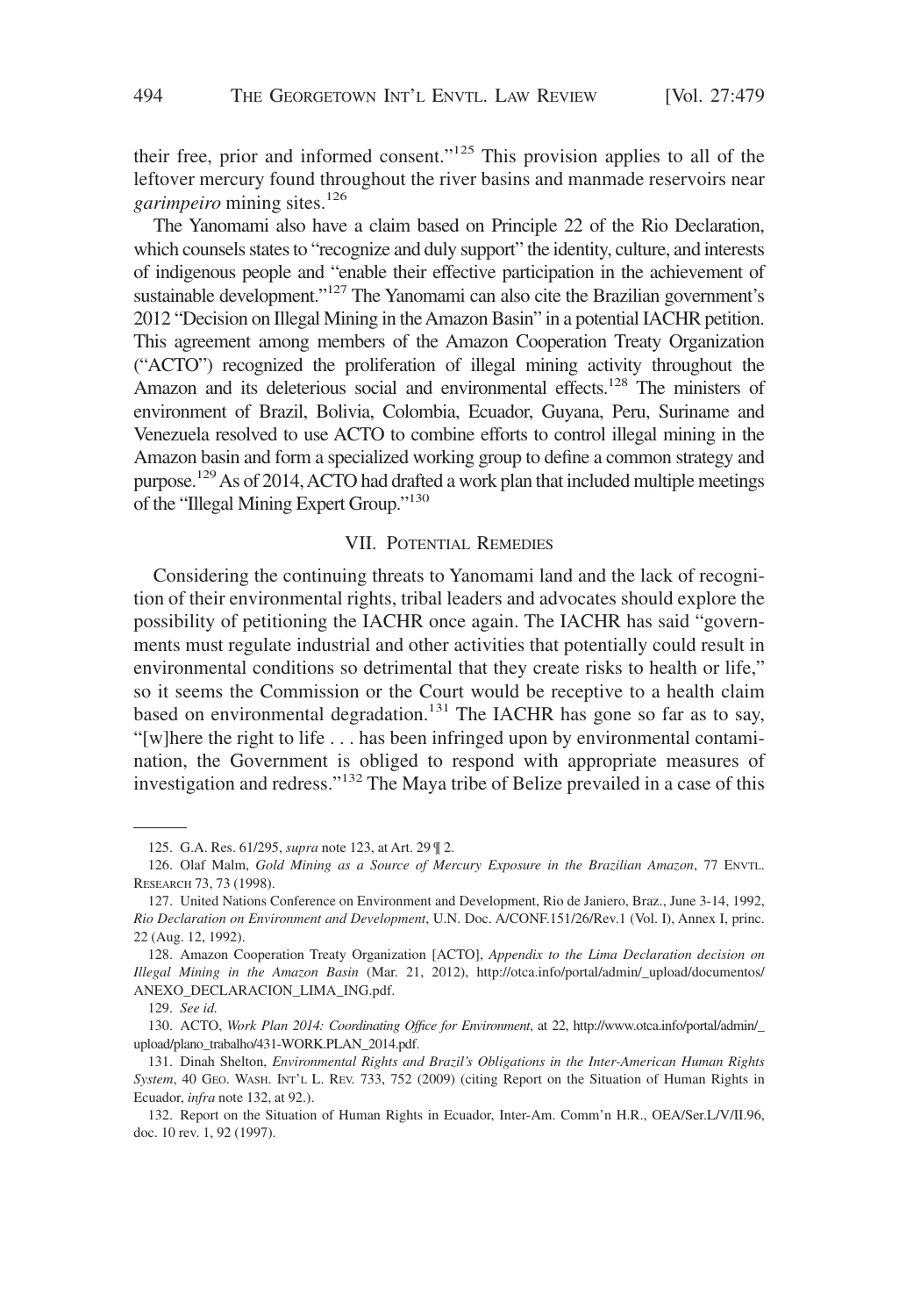kind in 2004, when the Commission found Belize responsible for violating multiple rights enshrined in the American Declaration of Human Rights after Belize granted logging and oil concessions to companies on Maya-occupied land without effective Mayan consultation and informed consent.<sup>133</sup> The concessions resulted in significant environmental damage and the Commission recommended that the state adopt new laws to delimit, demarcate, and title Maya territory, recognize Maya communal property rights, and repair the environmental damage.<sup>134</sup> The Maya case parallels the struggles of the Yanomami.

The Yanomami can also advocate domestically for a more transparent and inclusive concessions process. In 2006, the Brazilian government instituted a policy tying forest conservation to rural development through a system of land zoning, titling, and concessions for industrial timber production in an effort to reduce and perhaps even eliminate illegal logging.135 Although not ideal, standardizing and legalizing smallscale mining, even within certain parts of Yanomami territory, would be preferable to the current haphazard and dangerous situation. An ideal concessions process would involve many representatives from the Yanomami community and would ensure that no officially sanctioned mining took place within Yanomami territory without the free and prior informed consent of the tribe.

There is also no indication that the Yanomami receive any remuneration from *garimpeiros* or cooperatives despite their constant presence in Yanomami territory and the environmental destruction they cause. Changing this particular factor will be especially complicated as it will involve advocating for an amendment or reinterpretation of the Brazilian Constitution; Article 176 of the Constitution states that only the "owner of the soil" is ensured "participation in the results" of the mining operation, but the Brazilian government is the owner of the soil and subsoil in Indian lands and national parks, not the tribes who have traditionally occupied those lands.<sup>136</sup>

#### **CONCLUSION**

Despite the human, land, and indigenous rights outlined in the Brazilian Constitution, the Statute of the Indians, and various international declarations and agreements, the Yanomami's survival as a tribe on its traditional land in the

<sup>133.</sup> Maya Indigenous Community of the Toledo District (Belize), Case 12.053, Inter-Am. Comm'n H.R., Report No. 40/04, OEA/Ser.L/V/II.122, doc. 5 rev. 1 ¶ 194 (2004), http://www.cidh.org/annualrep/2004eng/ Belize.12053eng.htm.

<sup>134.</sup> *Id.* ¶ 197. The Commission found Belize to be in violation of Articles II, XVIII, and XXIII of the American Declaration of Rights and Duties of Man. *Id.* ¶ 5.

<sup>135.</sup> Mark D. Schulze, et al., *Certification, concessions, and biodiversity in the Brazilian Amazon*, 51 ETFRN NEWS 83, 83 (Sept. 2010), http://www.etfrn.org/index.php?id-43 (follow "3.6 Certification, concessions and biodiversity in the Brazilian Amazon" hyperlink).

<sup>136.</sup> *See* C.F. art. 176 (Braz.); Nery, *supra* note 68, at 5-6. *But see* C.F. art. 231 (Braz.) (giving the Indians "exclusive usufruct of the riches of the soil, the rivers and the lakes").